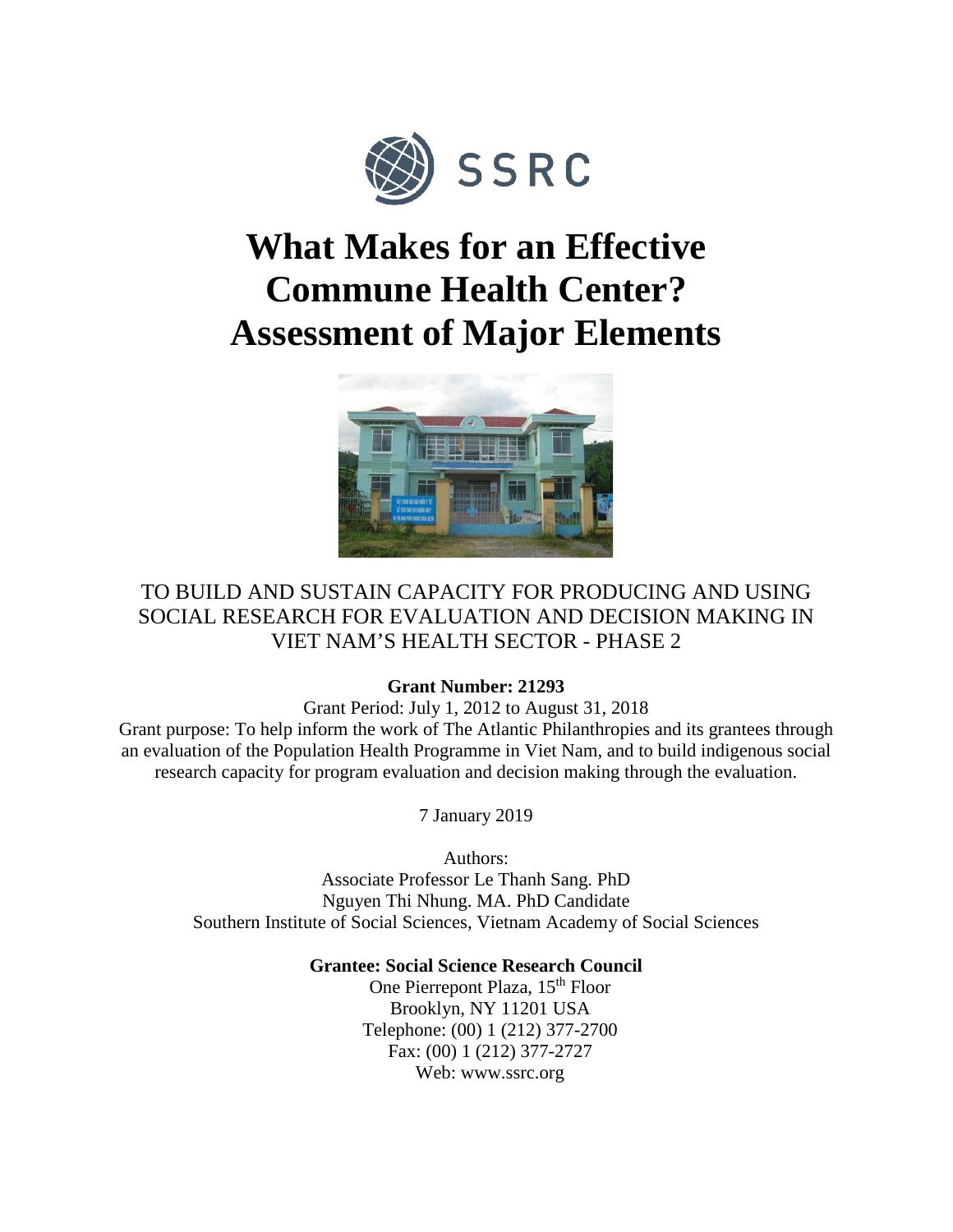# **Acknowledgements**

This report is based on the main findings from a large-scale longitudinal study of rural health care in Vietnam from 2008 to 2016. Funded by The Atlantic Philanthropies (AP), a limited life foundation, the study was jointly conducted by the Social Science Research Council (SSRC) and the Vietnamese Academy of Social Sciences (VASS), and at arm's length from AP.

The research project was jointly designed by SSRC international advisors (Professors Anil Deolalikar, Judith Tanur, Hy V. Luong, and David Featherman, Dr. Mary McDonnell, Ms. Van Bich Thi Tran, and Ms. Nina R. McCoy); VASS team leaders (Professsor Đặng Nguyên Anh, Professor Nguyễn Hữu Minh, Associate Professor Vũ Mạnh Lợi, and Associate Professor Lê Thanh Sang); and Dr. Lê Minh Giang of Hanoi Medical University. Data collection was carried out by the case study team from the Southern Institute of Social Sciences (SISS) (with Associate Professor Lê Thanh Sang and Ms. Nguyen Thi Nhung as field supervisors), as well as by many other researchers from SISS, the Institute of Sociology, and the Institute for Gender and Family Studies, among other units.

This report was co-written by Associate Professor Lê Thanh Sang and Ms. Nguyễn Thị Nhung based on their analyses of the longitudinal study data and main findings of the Case Study Team, which included the co-authors and Ms. Nguyễn Thị Minh Châu, Ms. Nguyễn Đặng Minh Thảo, Mr. Nguyễn Ngọc Toại, Mr. Trần Khánh Hưng, and Ms. Trần Thanh Hồng Lan. To complete this report, we have worked closely with Professor Hy V. Luong and Dr. Mary Byrne McDonnell and received precious advice and detailed comments. We are extremely grateful for this valuable help. This report has also benefited from comments from Professors Anil Deolalikar, Judith Tanur, Đặng Nguyên Anh, and Nguyễn Hữu Minh, Associate Professor Vũ Mạnh Lợi, Ms. Van Bich Thi Tran, and Ms. Đào Thị Khánh Hòa.

We are grateful to Ms. Van Bich Thi Tran and Ms. Le Anh Phuong for their assistance in translating our report from Vietnamese into English and to SSRC Program Associate Alethea Cook for editing the text and figures.

The research project received strong support from AP's Strategic Learning and Evaluation program executives, as well as from Dr. Lê Nhân Phượng, AP's former country director for Vietnam, and Dr. Nguyễn Trọng Hậu, the former program executive for the primary health care grants.

Finally, we owe our Vietnamese informants and respondents in the Thai Nguyen, Khanh Hoa, and Vinh Long provinces a great debt for their willingness to share with us valuable information on their lives and their families. The research would not have been possible without their understanding and the support of the commune health center heads and staff and local officials in the twelve commune sites over the years.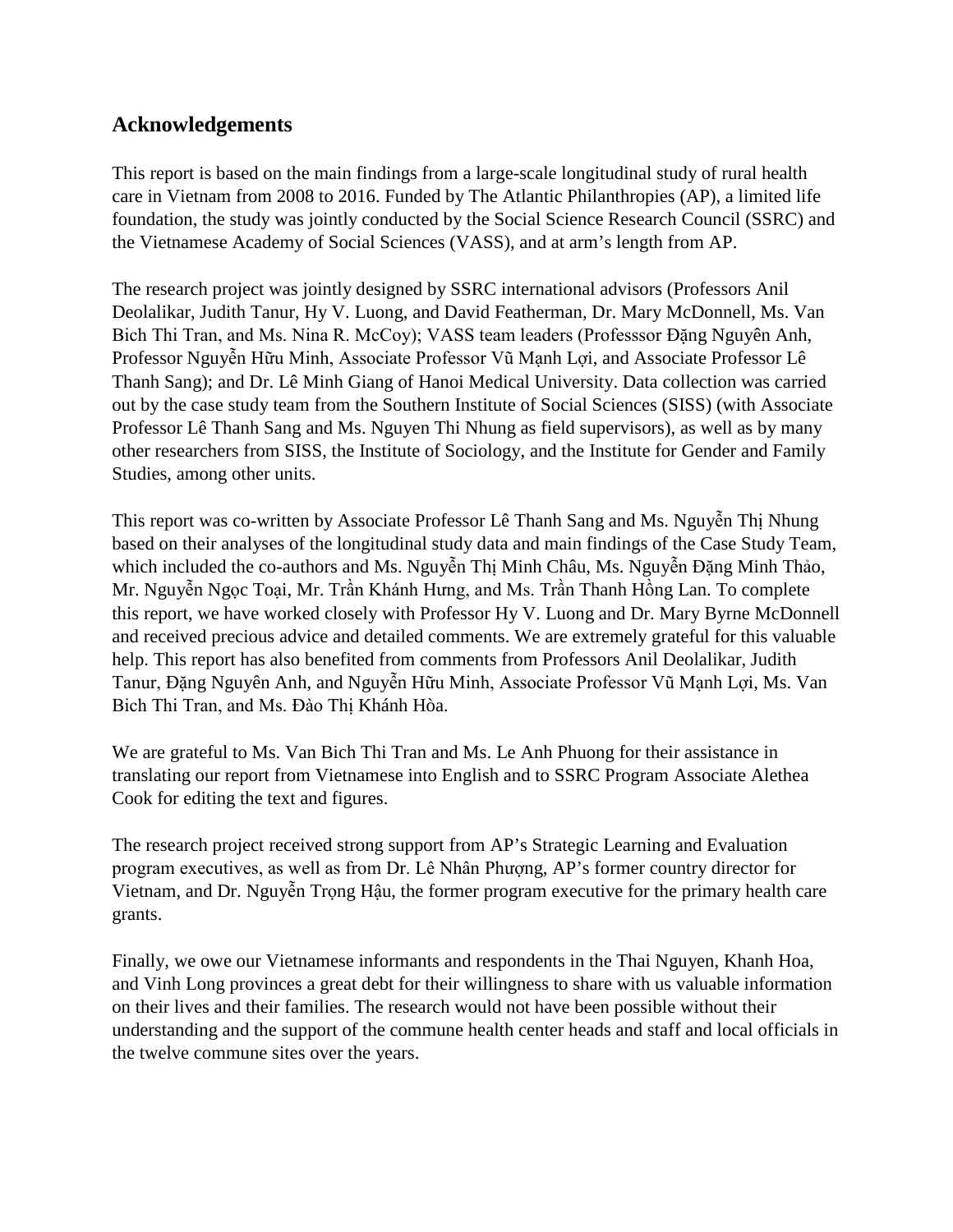# **What Makes for an Effective Commune Health Center? Assessment of Major Elements**

Associate Professor Le Thanh Sang and Ms. Nguyen Thi Nhung

# **I. Introduction**

This paper aims to develop the basic components of effective commune health center (CHC) models for different rural areas in Vietnam. These CHC models need to adapt to local socioeconomic contexts, health care demands of local people, demographic and migration trends, and changes in health and health insurance policies aimed at improving the quality of CHCs. To date, CHCs have made great achievements in health care for rural people, but the quality of health care services in many CHCs is still limited due to unsynchronized and outstretched investments and ineffective use of invested resources. Changes in health and health insurance policies in recent years have led to a decrease in client numbers—both those with and without health insurance for many CHCs, and to an increase for some CHCs. Although there is a clear distinction in the ability to attract clients among CHCs, the assessment of CHCs based on the Ministry of Health's National Benchmarks for Commune Health to 2020 (hereafter "National Benchmarks") does not differentiate between high quality and poor quality CHCs. Therefore, an evaluation of the major components of a well-functioning CHC is necessary. It is useful to develop a tookit for assessing CHCs in different contexts, and to identify elements of best practices within CHCs for replication. The development of appropriate CHC models and the means by which to increase investment effectiveness in CHCs without increasing the budget are meaningful policy issues.

Our analysis is based on findings from a case study of [1](#page-2-0)2 communes<sup>1</sup> in six districts within Thai Nguyen (TN), Khanh Hoa (KH), and Vinh Long (VL) provinces from 2012-2016. The case study was conducted by the Southern Institute of Social Sciences (SISS) research team as part of the Social Science Research Council (SSRC) and Vietnam Academy of Social Sciences (VASS) Provincial Population Health Study (hereafter "the Study"). In each commune, at least one experienced researcher observed CHC activities for a week, interviewed their staff and clients, and gathered administrative data. Other researchers examined demographic and socio-economic aspects and health care policies at the commune, district, and provincial levels, and interviewed local authorities and collected secondary data. Although the case study of 12 communes is not representative of all CHCs nationwide, the in-depth study allows us to gain a comprehensive understanding of the elements of an effective CHC and the impact of interventions to improve access to and the quality of health care.

In addition, a new policy went into effect in January 2016 allowing people with health insurance to obtain a medical exam or treatment at any CHC or district hospital within their own province (*chính sách thông tuyến* or "one line" policy). In order to assess the impact of this policy on CHC usage, the research team returned to four CHCs in Thai Nguyen and Vinh Long provinces (TN3, TN4, VL3, and VL4), and interviewed by phone the leader of one CHC in Khanh Hoa province (KH1) in September 2016. The supplemental information helped us to consolidate previous findings on the need to develop effective CHC models based on good practices.

<span id="page-2-0"></span>l <sup>1</sup> Of the 12 surveyed communes, six met the National Benchmarks: TN4, KH1, KH2, VL3, VL1, and VL2. Communes that failed to achieve these benchmarks include TN3, TN1, TN2, KH3, KH4, and VL4.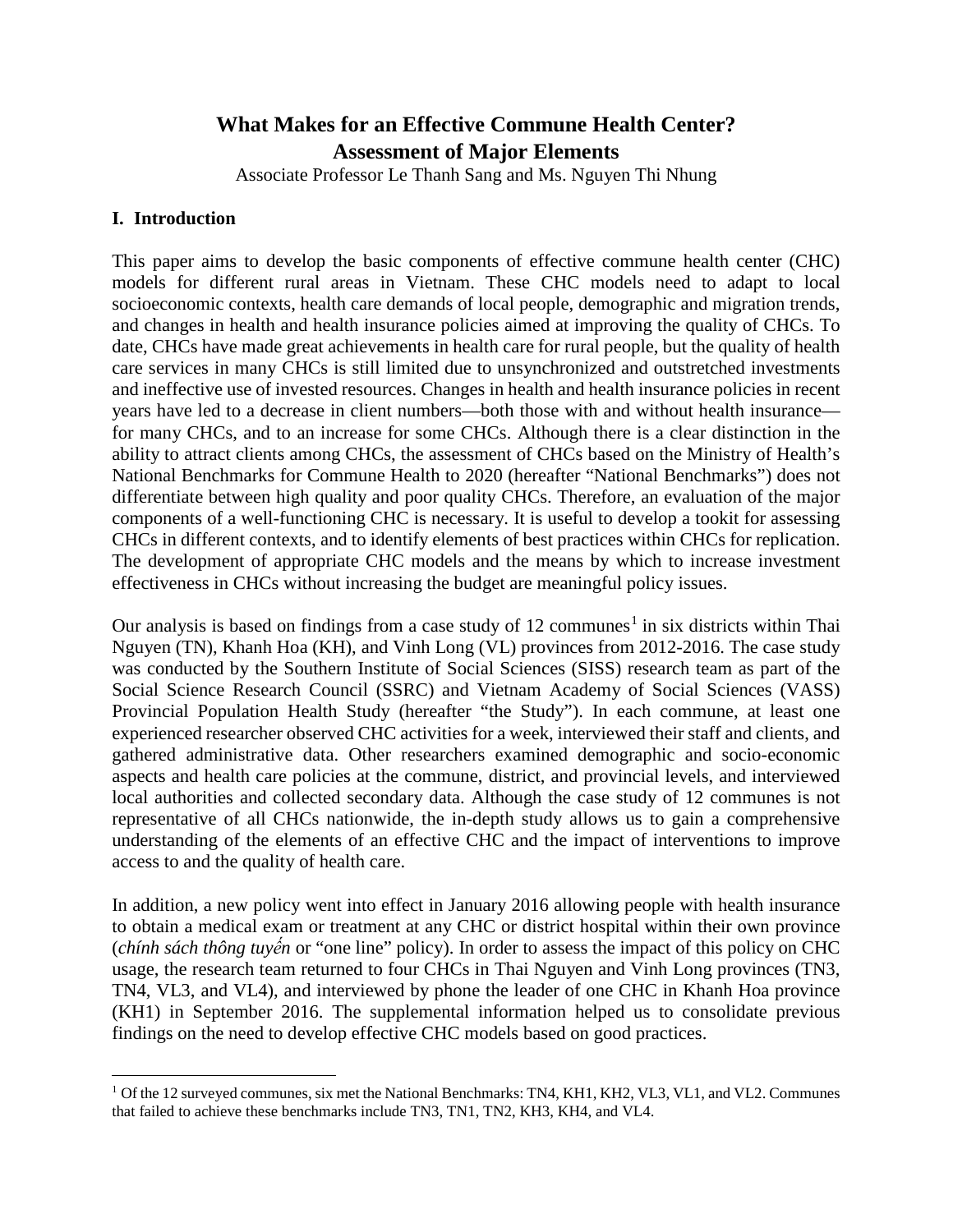The paper consists of three main sections. First, we assess two good practices at VL3 and KH1 CHCs based on the major components in the toolkit for evaluation (see Appendix 1). Next, we point out the limitations of the classification of CHCs based on the National Benchmarks for commune health care, which do not encourage the improvement of CHC quality. Finally, we make policy recommendations aimed at developing major components of CHC models and investment orientations for CHC models appropriate to different rural areas. This is supported by qualitative evidence from the Study.

# **II. Good practices at VL3 and KH1 CHCs**

#### **1. The case of VL3 CHC in Vinh Long province**

First, we offer VL3 CHC as a model that has attracted a large number of clients over time, and as one of the CHCs that increased its number of clients after implementation of the "one line" policy, instead of losing clients like most CHCs. "Since implementation, there has been on average an increase of 200 patients per month. It has not increased as much as it could because some people are still accustomed to going where their health insurance is registered. As such, it is projected that in the future, VL3 CHC will have an increase in clients."[2](#page-3-0)

#### **Human resource advantage**

l

Like other CHCs, human resources in VL3 CHC met the National Benchmarks. However, due to its central location for land and water transportation and proximity to a market, VL3 CHC is convenient for residents to seek healthcare services. Therefore, the number of residents who came to VL3 CHC was about two to ten times higher than that of many other CHCs. The difference in the number may actually be higher because some CHCs inflated the number of patient visits. While some CHCs inaccurately reported more visits to meet targets, VL3 CHC did not need to inflate their numbers and had more than the number of visits they reported.<sup>[3](#page-3-1)</sup> The demand for services led to the CHC contracting five additional workers. [4](#page-3-2) This helped enhance the CHC's medical examination and treatment capacity and other functions.

<span id="page-3-0"></span><sup>2</sup> Interview with CHC head, VL3 CHC, December 2016.

<span id="page-3-1"></span><sup>&</sup>lt;sup>3</sup> During a week of observation in each CHC, the research team discovered that some CHCs reported false figures because so few patients came for examination and treatment. By contrast, many patients went to VL3 CHC for examination and treatment, but the CHC head did not want to fully report their patient numbers, which were high due to public-private activities and their own innovations.

<span id="page-3-2"></span><sup>4</sup> The five contracts included: (1) A private dentist to provide tooth extraction tools at the CHC, which he selffinanced. The CHC neither paid nor took fees from contracted staff for the expansion of healthcare services at the CHC. In return, contracted staff, when not busy with clients, helped CHC staff do paperwork (e.g. recording exam and treatment information in notebooks, especially for referrals); (2) A person with a certificate in accounting to record health insurance prescriptions on the computer and to work as a bookkeeper for the CHC, while she studied pharmacy at an elementary level; (3) A health worker to be in charge of medicine sales for the CHC medicine cabinet (the CHC had its own medicine sales business and its own business permit); and (4) Two health workers to help with examination and treatment and making stiches. Furthermore, the contracted staff also performed other work, like village healthcare (with payment for being the village healthcare workers). This was convenient for the CHC because these people were involved in the health sector, so they more readily understood health-related issues and were able to perform other work, like implementing the National Targeted Health Care Programs. Regular permanent staff were expected to carry out these activities, but the CHC allowed contracted staff to share the workload to gain additional income and to reduce the workload for permanent staff, who had many patients at the CHC for exams, treatment, and other healthcare services.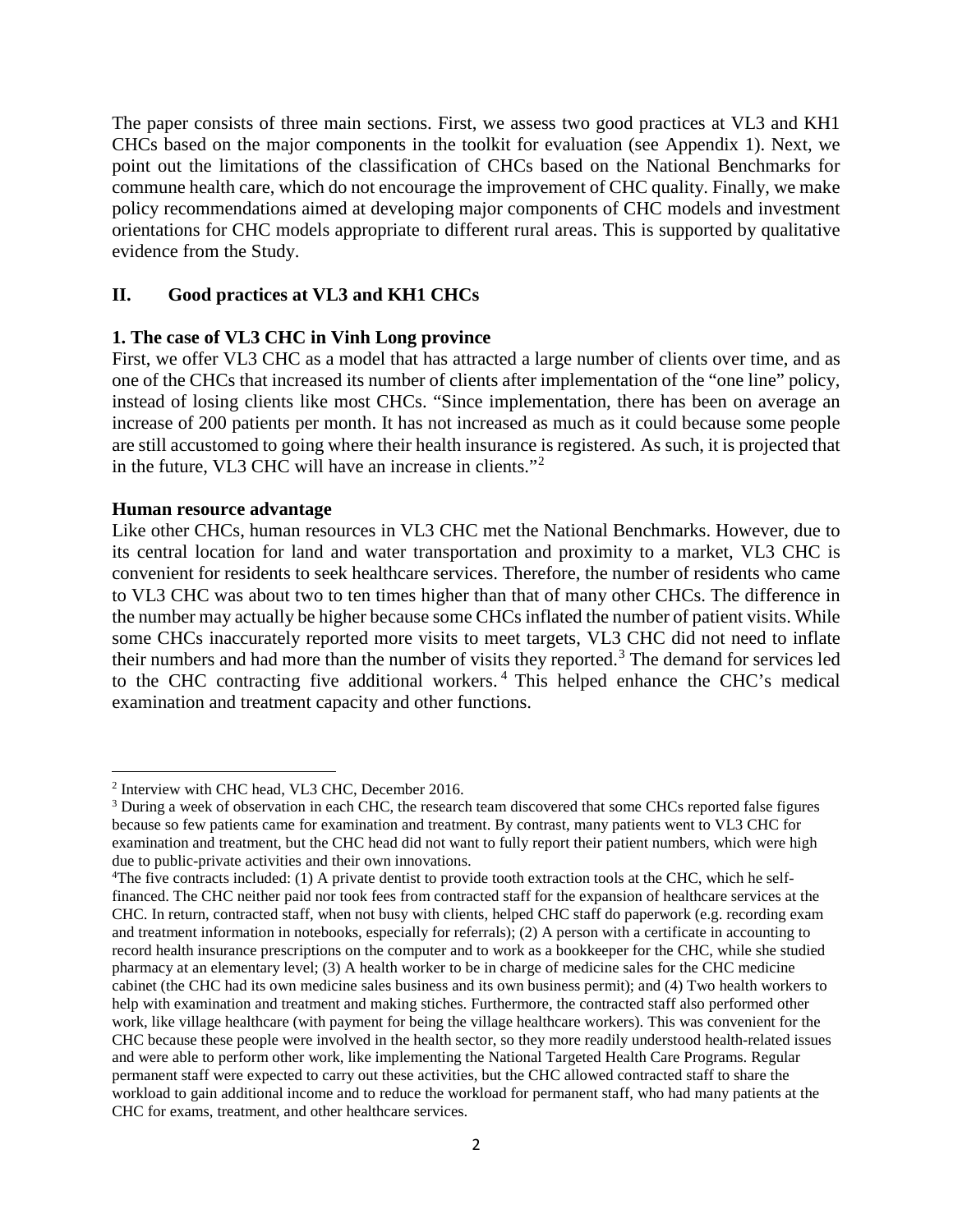Although VL3 commune does not have a doctor trained in family medicine, such as in KH1 commune (see below), it currently has two doctors. This has also helped to improve its quality of service. People in rural areas prefer a CHC with a doctor so they do not have to go to the district level, which is usually farther away and has longer waiting times. That VL3 CHC had two doctors ensured that residents have a suitable alternative to stay with their CHC and not seek care at the ever more crowded district hospital, due to the "one line" policy that allowed unrestricted access from all communes. Moreover, people from outside the commune, free now to go to any CHC, have increasing sought care from doctors at VL3 CHC instead of going farther and having to wait longer at the district level.

VL3 CHC also has two female staff members with specialization in obstetrics and gynecology, including a midwife who holds a bachelor's degree and is able to perform ultrasound exams. The CHC has a special room for obstetric and gynecological exams that is fully equipped and has two ultrasound machines. The availability of an ultrasound exam attracts many clients, including female clients from outside the commune.



**Figure 1: Number of clients visiting CHCs in the month before the research period: 2013-2014**

Source: CHC reports

#### **Diversification of health services and a public-private service model**

The head of VL3 CHC said that due to barriers in health insurance paperwork and regulations, many CHCs did not want to provide services covered by insurance or, in order to receive salaries from the state, only offered the minimum required. In contrast, VL3 CHC provided not only medical examination and treatment covered by health insurance, but also those that were not. Examination and treatment provided to insured and uninsured patients at VL3 CHC attracted many additional patients.<sup>[5](#page-4-0)</sup> There were also clients seeking traditional medicine services (especially acupuncture), bandaging of injuries, obstetrics-gynecology exams, ultrasound examinations, and medicine.

<span id="page-4-0"></span>l <sup>5</sup> For each health insurance examination, the health insurance district office paid CHC 4,000 VND (less than 20 US cents) per person.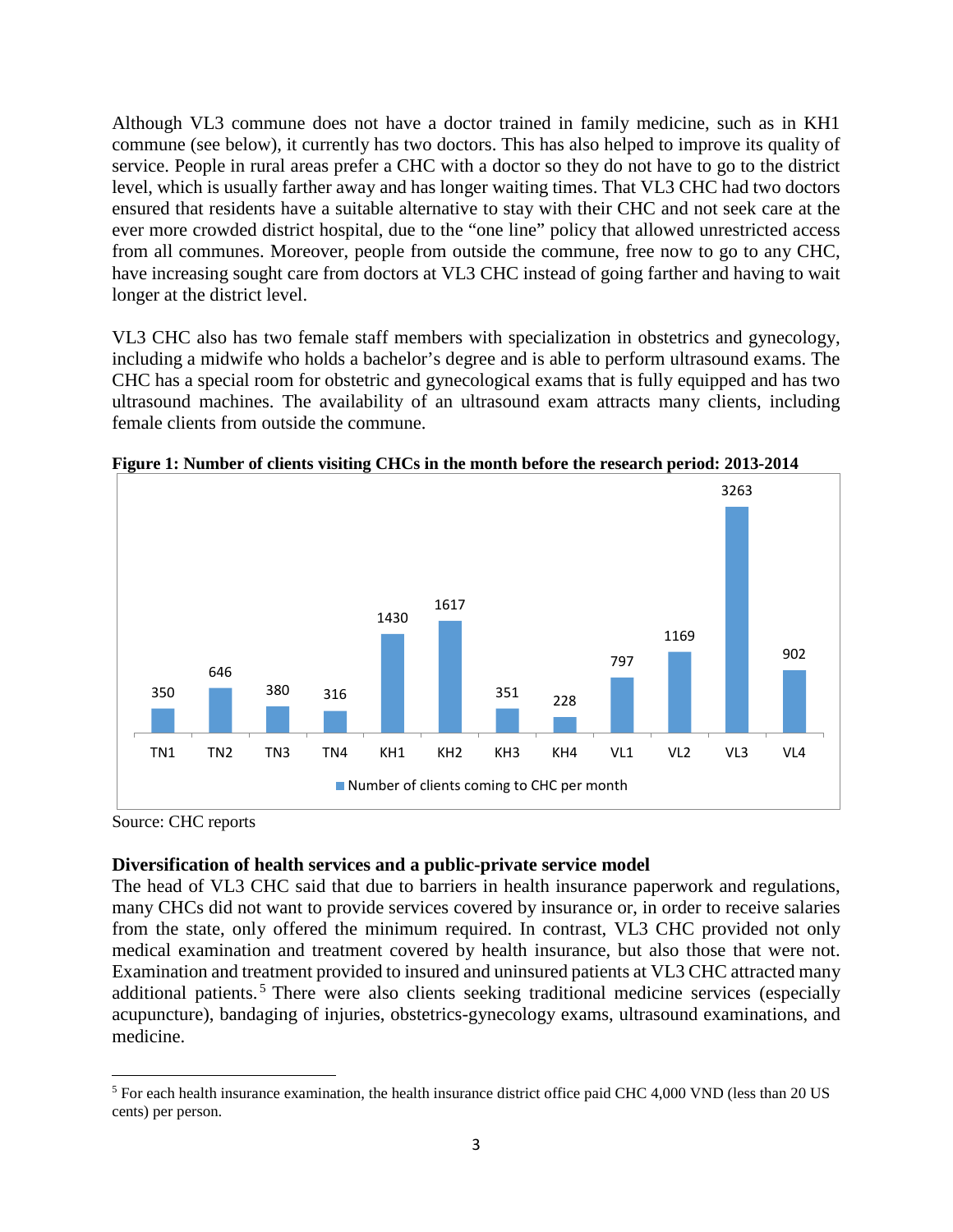The decisive factor to the CHC's success in attracting more clients was that the CHC head dared to diversify services and combine public and private services in organizing examination and treatment activities. Partnering private with public healthcare services was necessary to meet client needs and added to the CHC's prestige, thus attracting even more clients. For example, the CHC contracted with a private specialist in traditional medicine to provide services like acupuncture and massage and traditional medicine. It became the most effective among the 12 studied in using traditional medicine and equipment, and attracted many patients. The head also distributed the workload and income from pay-on-demand services fairly among the staff. It was the CHC head, not upper level managers, who made all of the decisions, including on financial matters. The volume of clients generated a remarkably high income for VL3 CHC,<sup>[6](#page-5-0)</sup> from which they could pay contracted workers.

#### **Leadership is dynamic and takes responsibility for problems of the CHC**

The success at VL3 CHC shows that the qualities of a leader are also critical. A CHC leader should dare to be an entrepreneur, take responsibility, and be highly devoted to functions of the CHC. The head of VL3 CHC stated, "We have to know how to take care of ourselves, because if we waited for help, we would be sitting until we died." The head found and paid an accountant, as a contracted worker, to solve problems that many other CHCs complained about, such as settling the monthly balance sheets with the health insurance office and preparing financial reports for higher authorities. He contracted with a private provider to offer dental services at the CHC, aiming not for income, but to expand the services available to attract more clients. This was a renovation at the CHC level in a context in which the CHC had decent infrastructure but limited healthcare services, so few clients came to it.

#### **Organized all health workers to provide income-generating health services within the CHC, and not outside of the CHC**

One of the factors that brought success to VL3 CHC was that no CHC staff was involved in private healthcare services outside of the CHC; instead, they focused on work at the CHC. In contrast, many staff at other CHCs had their own private healthcare services, including medicine sales, injection provision, and fluid transfusion. Doing so, they lacked enthusiasm in examining and treating regular patients with health insurance and performing preventive and other related work. At KH2 CHC, each staff member sold medicine from their own supply at work and, outside of work, provided private services at the patient's home. Staff at TN1 CHC sold their own medicine during work and even cut down their work hours to provide services privately. A large number of clients complained about this practice. In TN2 CHC, the CHC head had her own clinic right in front of the CHC and directed clients to go there instead of the CHC, and usually used CHC equipment for her own private services. These self-interested practices resulted in low quality of examination and treatment, and a loss of patients seeking care at the CHC. The high volume of patients seeking examination and treatment at VL3 CHC showed that it is possible for a CHC to attract many clients, both with and without health insurance, if there is a good organizational model in place.

<span id="page-5-0"></span>l <sup>6</sup> This additional income, considered relatively high by healthcare staff here, was not made known to higher authorities and outsiders.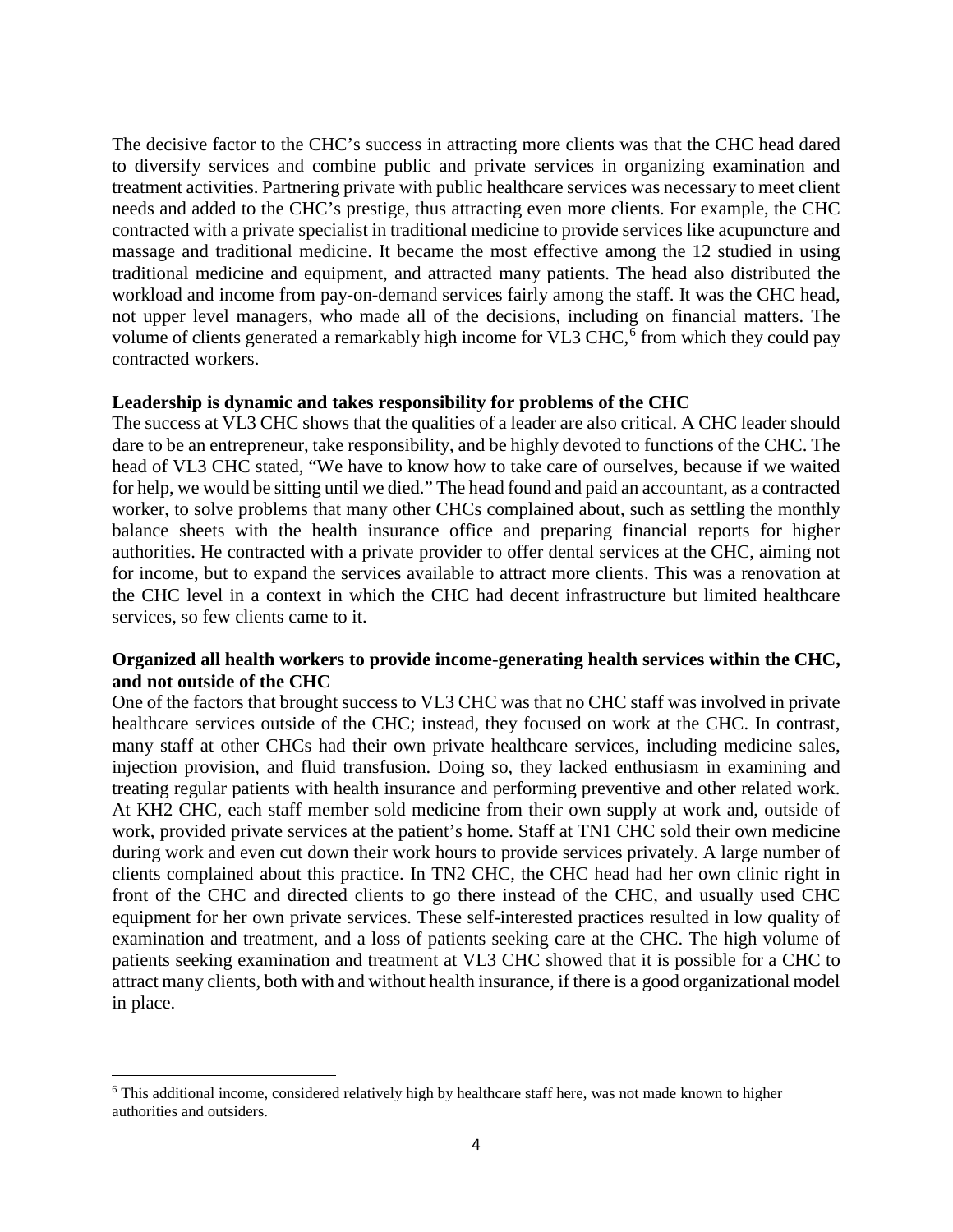# **The interventions, especially the Marie Stopes International (MSI) program, have improved the attitude of health workers towards patients**

In addition to these qualities, the CHC head and staff were mindful of their behavior toward patients and always conscious of client service. Staff practiced in ways that left patients satisfied and happy to return, and patients also told others to use the CHC services. This include strict adherence to the work schedule, punctuality, and having a happy, harmonious, and enthusiastic attitude. One health personnel said, "We also heard some people say that at other CHCs the doctor is harsh [rude], so we learn from this experience. I told the staff that regardless of what the patients say, we must be cheerful and soft spoken."[7](#page-6-0) For example, they will courteously say, "Auntie, wait a little," instead of "Mrs., sit here and wait a bit."

The MSI program was launched at VL3 CHC between January 2011 and April 2012, and included not only professional training, but also training on client reception and patient communication for all health workers within CHCs, including the head, doctors and physician's assistants, midwives, nurses, and pharmacy staff. This provided synchronization of professional work in the organization. The head of the CHC said, "The program is very good—patient and friendly. They train themselves with skills, such as how to receive and communicate with patients, how to provide emergency care, including first aid, washing hands … then there are some good games for staff to participate in collective activities." Although Vinh Long has 109 CHCs, when the Study provinces were checked on gynecological examinations, VL3 CHC was a model in good performance. On a daily basis, the obstetrics and gynecology room in VL3 CHC also attracted more patients from neighboring communes.

#### **Have a good distribution of responsibilities and benefits and encouraging staff morale**

VL3 CHC also epitomizes a fair distribution of workload and income that made staff feel good and motivated to work actively as a team. Payment was commensurate with efforts and not because they were permanent staff. If they worked more, they received more money. If they did less work, they received less money. In one specific case, the CHC head made it clear that for each ultrasound performed, the patient would pay 20,000 VND. Of this amount, the staff who performed it would receive 5,000 VND and 15,000 VND would be contributed to the CHC's common income pool. The CHC head's fair and transparent management style and distribution of extra income served as an important factor in incentivizing good performance. Because the staff was motivated to serve clients, they made effective use of their knowledge and professional skills. They also utilized education, counseling, and communication skills that they gained from the MSI Sisterhood Program in working with clients at VL3 CHC, especially in their attitudes and interaction with the patients.

#### **2. The case of KH1 CHC in Khanh Hoa province**

Even though the number of clients who went to KH1 CHC was much smaller compared to that at VL3 CHC $^8$  $^8$  and there were no additional contract workers, KH1 CHC had a good leader and a team of high-quality, devoted staff. The staff only provided examination and treatment services at the CHC, and there was also a policy in place for expanding services at the CHC beyond those offered by the CHC and during office hours, so they achieved much higher efficiency than many other

l

<span id="page-6-0"></span><sup>7</sup> Interview with CHC staff, VL3 CHC, May 12, 2016.

<span id="page-6-1"></span><sup>8</sup> Our fieldwork research in 2011 and 2014 at KH1 CHC showed that the figures provided were reliable. They did not fake the number of patient visits, and as one of the few good CHCs, had a large and stable number of clients.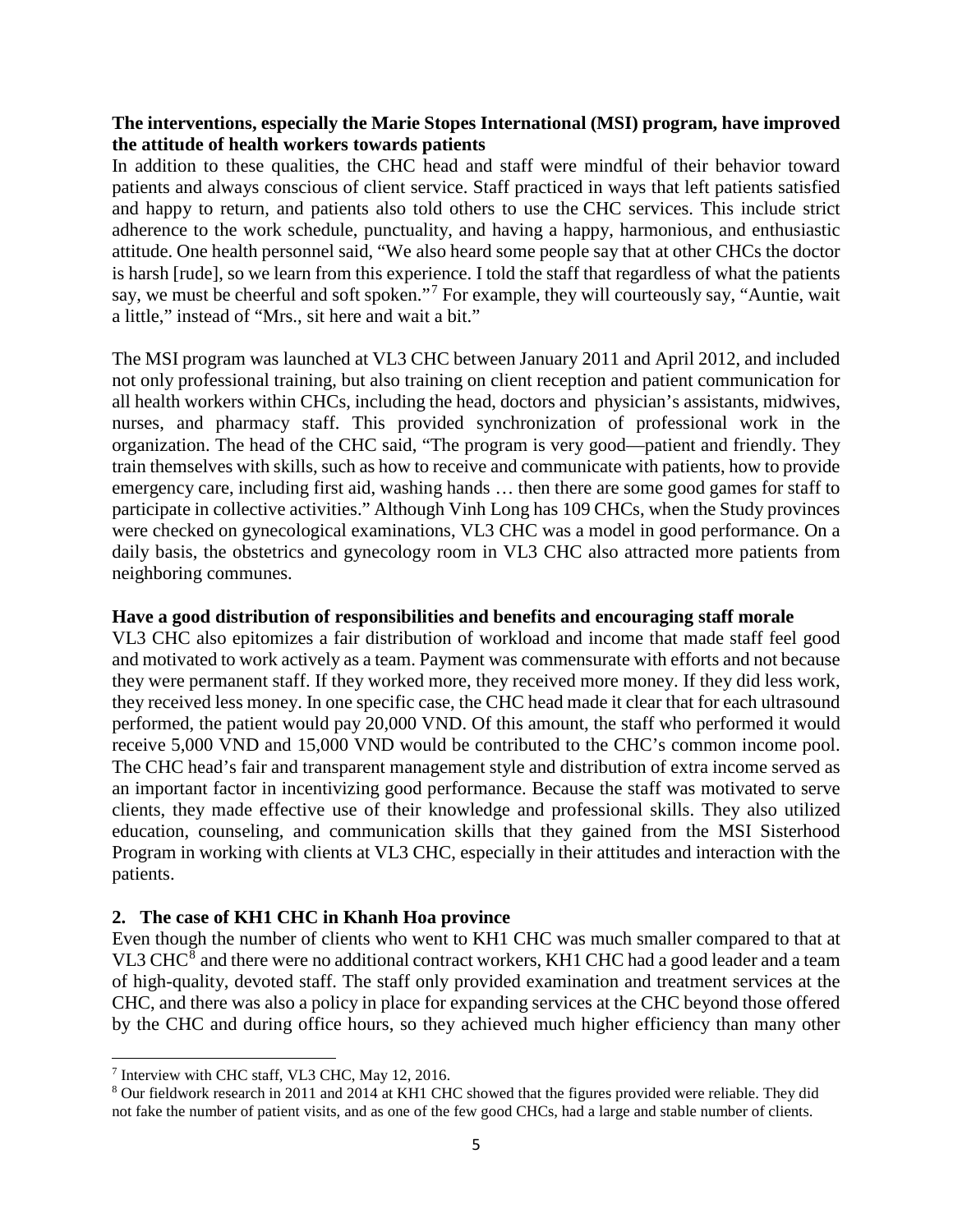Study CHCs. In August 2013, the Minister of Health visited KH1 CHC and declared it to be a model CHC. Similar to VL3 CHC, after the "one line" policy was implemented in January 2016, KH1 CHC also increased its number of clients.

#### **Human resource advantage**

At the time of the Study, human resources for healthcare, like doctors and physician's assistants were seriously limited and this significantly impacted the quality of healthcare of the whole district of Ninh Hòa. However, KH1 CHC was one of the four CHCs where there was a family doctor. Dr. L. graduated as a general practitioner in 2002, pursuing in-service tertiary education while working as a physician's assistant at the CHC. After completing a two-year family doctor training program conducted in Ninh Hòa district and funded by The Atlantic Philanthropies (AP), this staff member graduated in 2009 with a level I specialization. He also took a dental course for a year and completed a three-month ultrasound training course funded by AP in 2011 in Ho Chi Minh City. The doctor's high qualifications, training, and skills were a big advantage for the CHC and attracted many patients within the commune and from neighboring communes. Residents from other communes also bought and registered their health insurance at KH1 CHC, due to the presence of a good doctor and because they could obtain quality examination and treatment at the CHC and avoid long waits at the district levels.

KH1 CHC had a midwife and an obstetric-pediatric physician's assistant whose expertise in obstetrics was second to none in the area. The CHC attracted many pregnant women who went there for child delivery due to the skills and reputation of these professionals. The research team heard many praises about these professionals from local residents, colleagues, and authorities.

| <b>Services</b>                | <b>Payment</b> | <b>2008</b> | 2012        | First 6 months of 2013 |
|--------------------------------|----------------|-------------|-------------|------------------------|
| Child delivery at CHC (person) | Fees           | 144         | $161^{(*)}$ | $47^{(**)}$            |
| Gynecological exam (visit)     | Free           | 910         | 708         | 289                    |
| Pre-natal exam (visit)         | Free           | 611         | 643         | 67                     |
| Counseling (visit)             | Free           | 1036        | 936         | 206                    |
| Home visits for pregnant women | Free           | 132         | 156         | 39                     |

**Figure 2: Number of obstetric-gynecological clients at KH1 CHC in 2008, 2012, and the first six months of 2013**

*(\*) 37 of them had health insurance; (\*\*) 23 of them had health insurance* Source: KH1 CHC

Compared to 2008, the number of people who came for child delivery at KH1 CHC in 2012 increased. Also, since early 2012, the CHC began to receive mothers with health insurance to come for child delivery at the CHC. Those without health insurance commonly had to pay between 800,000 and 1,000,000 VND for each delivery, including medicine and service fees. However, in the first six months of 2013, the number of child deliveries at the CHC decreased. According to CHC staff, this may have been caused by the tendency to have fewer children, a preference for hospitals, and health insurance not paying for deliveries at the CHC. Despite this, compared to the other CHCs, more residents delivered their babies at KH1 CHC. For some CHCs, no birth deliveries have been performed in recent years.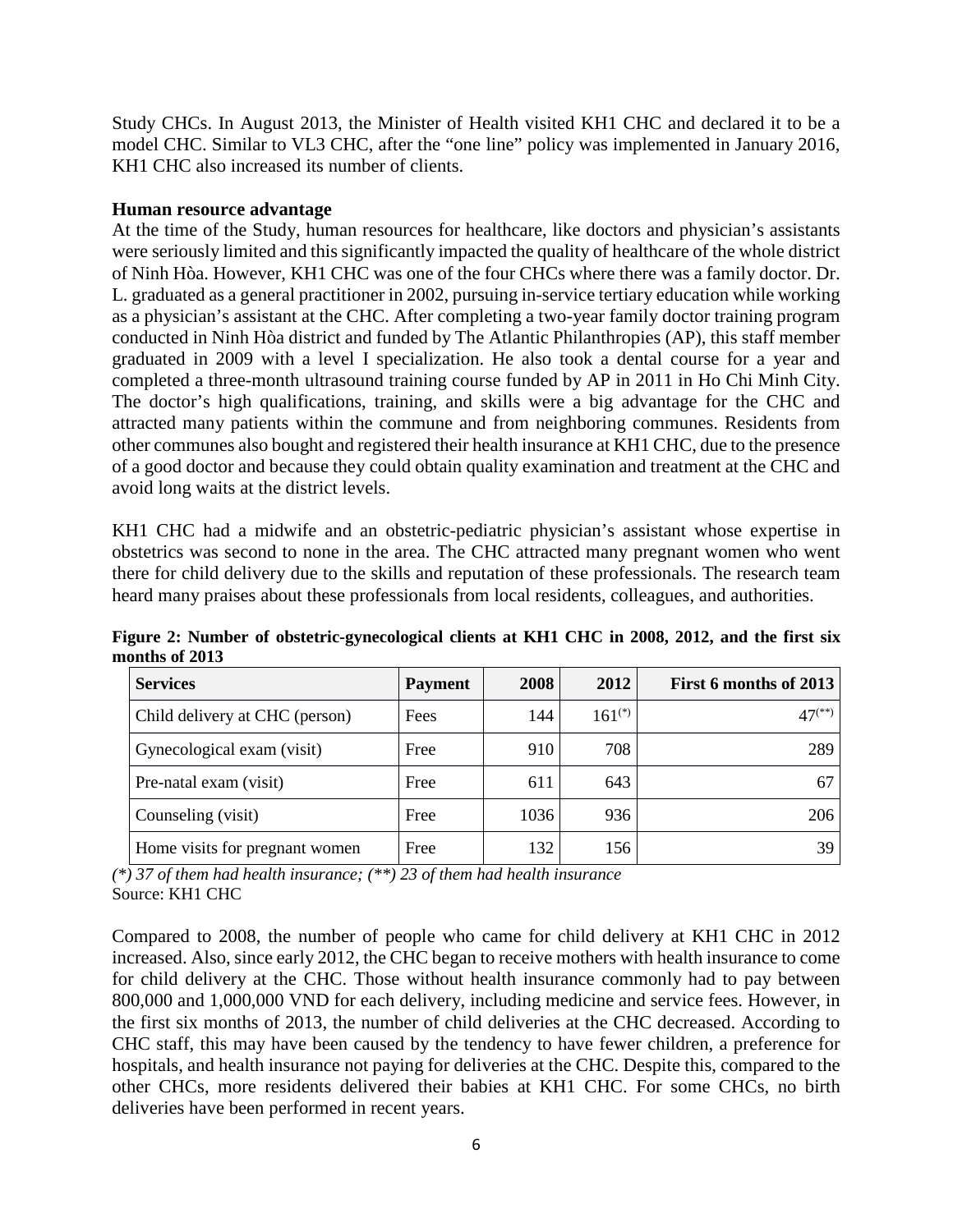#### **Diversification of health services and a public-private service model**

KH1 CHC provided not only health insurance examination and treatment, but also non-healthinsurance examination and treatment. At the time of the Study, healthcare services at KH1 CHC consisted of (1) obstetrics, (2) medicine cabinet (Bamako medicine cabinet), (3) examination and treatment services (including injections, fluid transfusion), (4) making stitches, and (5) providing diagnosis and testing with high-tech equipment, such as ultrasound and electrocardiogram. KH1 CHC provided 24/7 healthcare services—well beyond the typical eight office hours. Of the 27 CHCs in Ninh Hoa district, KH1 CHC was one of the few successful CHCs in providing private or pay-on-demand services at the CHC. This success at KH1 CHC has been acknowledged by authorities at upper levels who would like to expand this model, because it increased CHC staff income. This in turn encouraged staff to work harder and incentivized them stay with the CHC, especially when there was a lack of good doctors and physician's assistants in the healthcare industry. [9](#page-8-0)

The combined public-private healthcare services at the CHC increased the prestige of the CHC and attracted more clients. As stated by the head of KH1 CHC, many CHCs did not want to provide examination and treatment for health insurance patients due to challenges in paperwork and health insurance regulations, and thus provided them at a limited rate to earn state salaries. However, with private services at KH1 CHC, this CHC still effectively conducted health insurance examination and treatment to attract clients to come for expanded services.

#### **Leadership is dynamic and takes responsibility for problems of the CHC**

l

The head of KH1 CHC had been awarded a "Physician of Excellence" title by the State and established fame as an excellent midwife physician's assistant in the area. In addition to managing the CHC as its head and performing her professional work, she held several leadership positions in the commune. She was a Commune Party member, Commune People's Council member, and member of the Executive Board of the commune Women's Union. With these many roles, she advocated for favorable conditions for the CHC in building plans, objectives, and activities for commune healthcare, as well as making recommendations and performing specific responsibilities of the CHC to meet local people's needs for health protection and care. The head of this CHC proudly said that she can speak to different constituents.

# **Organized all health workers to provide income-generating health services within the CHC, and not outside of the CHC**

As in VL3 CHC, one of the crucial factors that contributed to the successful examination and treatment activities at KH1 CHC was that staff did not provide private services outside of the CHC, but instead all focused on services at the CHC. Even though the head of KH1 CHC had a private

<span id="page-8-0"></span><sup>&</sup>lt;sup>9</sup> The research team worked with two leaders of the Ninh Hoa District Healthcare Center and they both thought highly of the success of private services at KH1 CHC. Because of the new construction and expansion of healthcare at district and provincial public hospitals, many upper-level facilities were ready to recruit good doctors and physician's assistants, especially those who graduated from the family doctor program. This made it hard for CHCs to keep their staff if they did not provide on-demand or private services at the CHC to supplement low salaries and income and limited promotion opportunities. At present, most doctors who graduated from the family doctor program in Khanh Hoa did not work at a CHC, and instead worked in upper level hospitals. Those interviewed highly assessed the quality and the usefulness of the family doctor training program, but the challenge is that CHCs could not attract or retain these doctors to work on a long-term basis.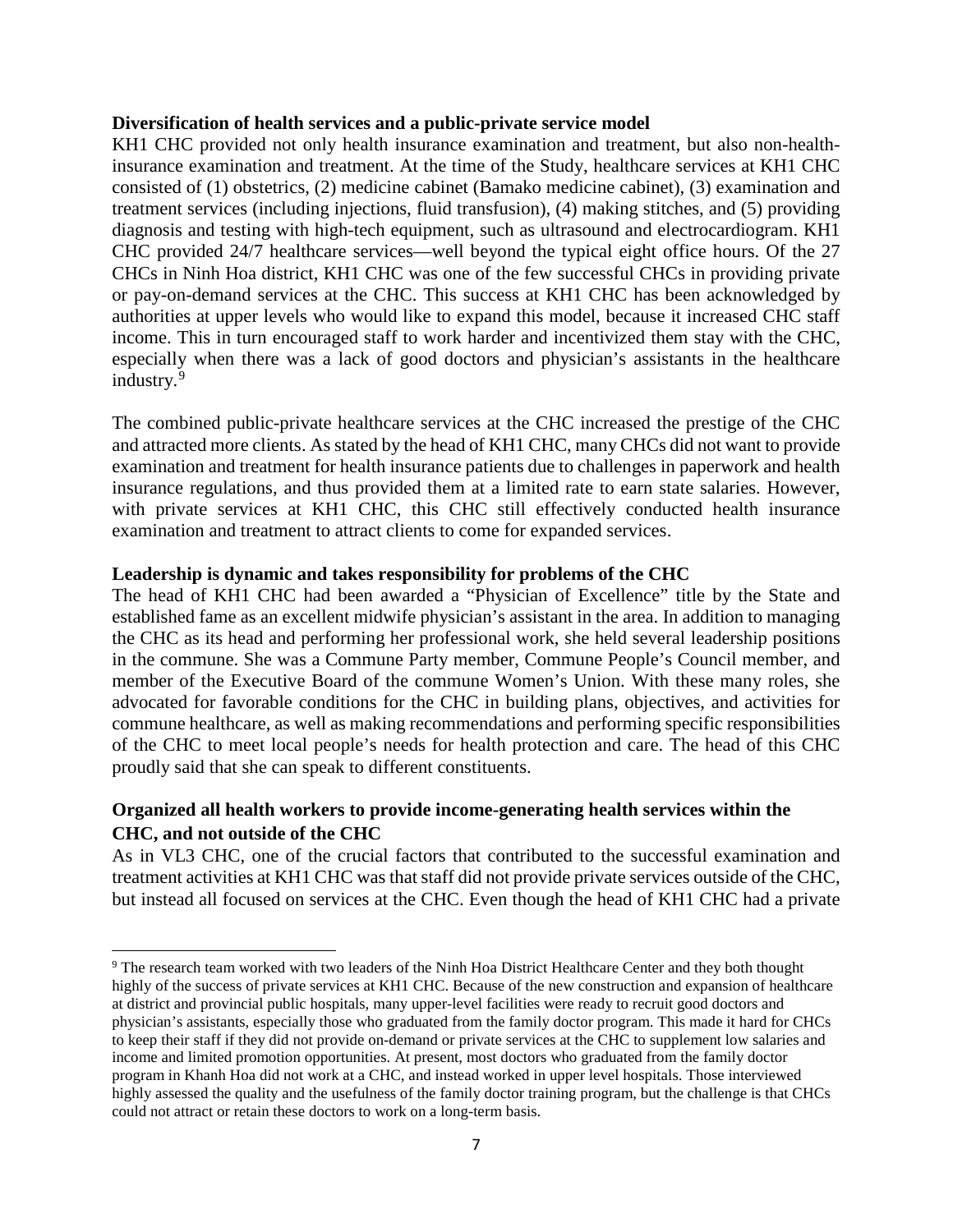healthcare clinic funded by Blue Star, <sup>[10](#page-9-0)</sup> very few clients went there, because the head spent her work hours at the CHC and wanted clients to come to the CHC. The head's and staff's devotion and collective interest made this CHC different from other CHCs, where leaders and staff prioritized individual interests at the CHC's expense and were satisfied with being average.

# **The interventions, especially the Marie Stopes International (MSI) program, have improved the attitude of health workers towards patients**

With the above-mentioned favorable factors, KH1 CHC was often chosen to implement pilot healthcare programs. For instance, it was selected as a CHC to receive new physical infrastructure in the initial period and chosen to be the first CHC for the MSI program, for both the family doctor program and a pilot program for high-tech equipment (all funded by AP). The investments created favorable conditions for the CHC and were largely successful, despite some hard-to-control factors, like health insurance policies.

The MSI program, implemented at KH1 CHC from September 2007 to December 2009, was assessed by the Khanh Hoa healthcare department authorities as one of the most successful among one-third of CHCs in Khánh Hòa province that still maintained their activities after project completion. Reproductive healthcare services, such as normal birth delivery, prenatal exam, gynecological exam and treatment, abortion, and healthcare counseling at KH1 CHC attracted a large number of patients. This program provided training to healthcare staff and CHC heads on necessary knowledge and skills related to the individuals' roles. One CHC staff said, "MSI provided training in various aspects of professional knowledge and skills, management, education, publicity, office layout, etc." Based on upgraded professional knowledge and skills, as well as skills taught by MSI in education, counseling, and communication with clients, staff employed more gentle attitudes and behavior with clients, and attracted a remarkable number of patients.

#### **Have a good distribution of responsibilities and benefits and encouraging staff morale**

Fairness and transparency in the management of work and in the distribution of increased benefits of CHCs are important factors in the positive effects of health workers. All staff in the clinic work in harmony. While each staff member performs within their own area of expertise, the profit from private services is included in the CHC general fund and, at the end of the month, is divided equally to the staff. For a CHC that offers a wide range of services, including childbirth, medical examination, treatment (e.g. infusion, pharmacy, etc.), and outpatient services (e.g. electrocardiography, ultrasound, etc.), monthly staff income tends to increase for well-performing staff, thus increasing staff morale. Most importantly, the head of the CHC knew how to divide the work and income fairly, so the CHC staff worked very actively.

#### **3. Performance of CHCs after the implementation of the "one line" policy**

l

The "one line" policy went into effect on January 1, 2016, allowing those with health insurance to seek medical examination and treatment at any CHC and district level public hospital in the same province. Dan Tri Newspaper reported on May 1, 2017:

<span id="page-9-0"></span><sup>&</sup>lt;sup>10</sup>Blue Star Organization (http://bluestar.org.vn/) is a network for reproductive healthcare and family planning working since 2008. Marie Stopes International (MSI) is one of the funding organizations for these activities in many provinces and cities in Vietnam.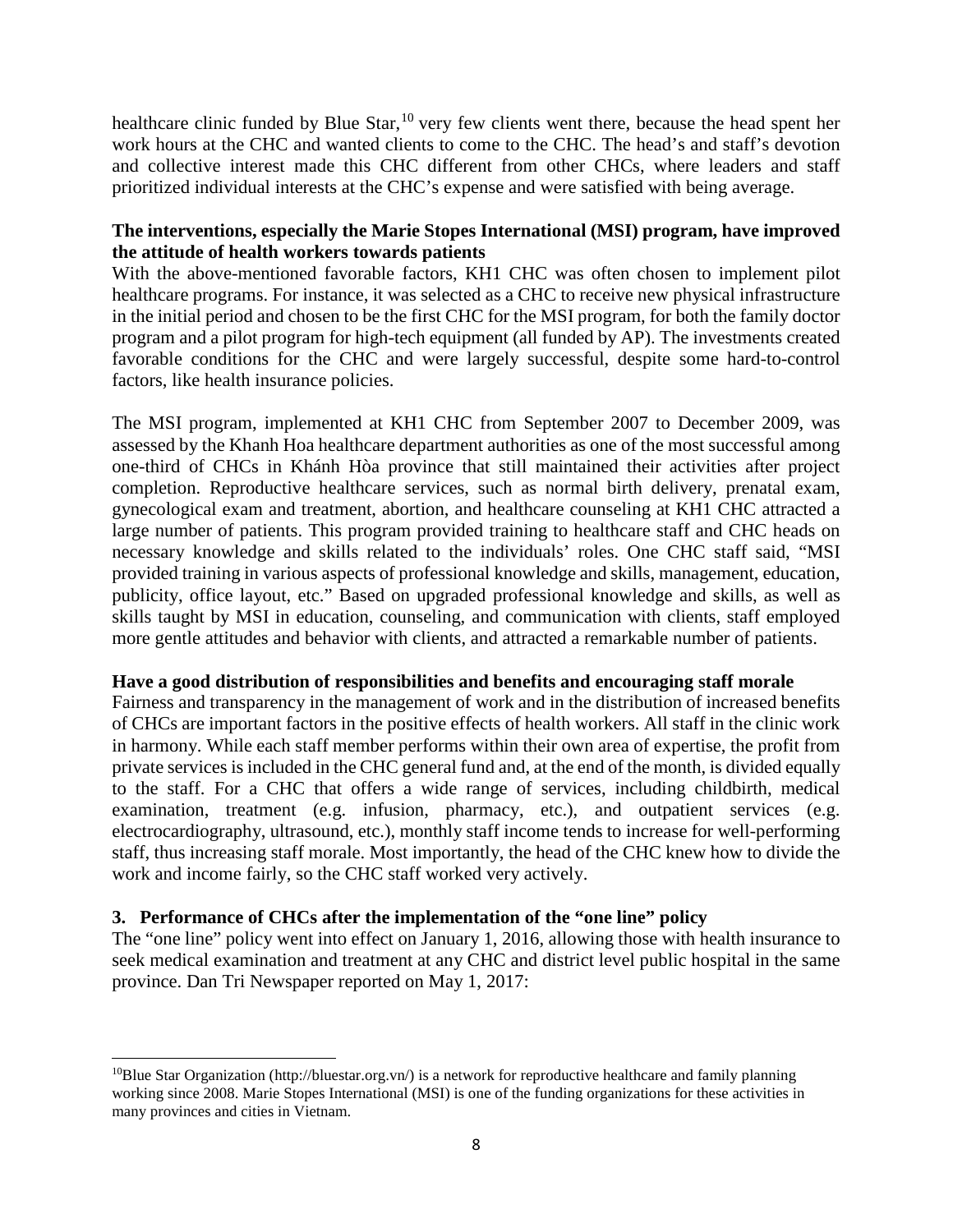After implementation of the policy, medical exams and consultations at CHCs were greatly reduced. In 2015, there were 32.7 million patient visits for medical examination and treatment in CHCs, but in 2016, only about 30.5 million. Within the country, 38 provinces saw decreases in patient visits to CHCs ranging from 10% to 30%. This has led to an increases in health care costs for medical examination and treatment at the higher level. However, the cost of medical examination and treatment at the commune level has not gone down. Due to the "one line" policy, many people prefer to visit higher levels.<sup>[11](#page-10-0)</sup>

As such, following the implementation of the "one line" policy, service quality at CHCs must be improved in order to attract patients to reduce overcrowding and health care costs at higher levels.

In our September 2016 supplemental survey, which was done in person at four CHCs in Thai Nguyen and Vinh Long and by phone with KH1 CHC in Khanh Hoa, we saw that for a few CHCs, the number of patients increased significantly, but in many, it decreased. More specifically, among the five CHCs studied, three CHCs saw a reduced number of patients (TN3, TN4, and VL4). Two CHCs (VL3 and KH1) saw an increased number of patients after the "one line" policy was implemented. This raises the question of whether it is the policy itself, the quality of service in each CHC—including infrastructure, equipment, medicine, skilled medical personnel, and attitudes of medical staff—or the geographical conditions of each CHC that attract different patients. Our answer is that the quality of services in each CHC will attract patients, despite the change in policy.

#### **III. Reappraisal of the National Benchmarks**

l

#### **1. Reasons to reappraise the National Benchmarks**

Presently, CHCs in Vietnam are assessed on the basis of the National Benchmarks for Commune Health. However, the National Benchmarks were constructed to "assess activities for health protection, care, and enhancement for residents of all communes, wards, and districts (hereinafter all referred to as 'commune'), rather than simply to assess CHC activities."[12](#page-10-1) The CHC and CHC staff are central to, but are not the exclusive focus of, the benchmarks. This has led to a situation in which some benchmarks may be irrelevant or unnecessary in assessing certain CHC activities. Furthermore, the benchmarks focus mainly on measuring infrastructure and physical materials and thus do not truly reflect the quality of CHC activities. The indicators and scoring of the benchmarks have not adequately emphasized **the function of examination and treatment and the quality of this function** at CHCs. Some assessments are mainly based on **subjective remarks or those that are hard to prove**, so they have not yet become useful tools that can help to screen and identify differences across CHCs*.* Besides, the National Benchmarks have not paid due attention to population and socioeconomic trends in rural areas, which may influence disease and healthcare behavior patterns of different population groups, as well as impact the role of CHCs in the healthcare system, especially in the context of rapidly growing private healthcare services.

<span id="page-10-0"></span><sup>11</sup> Voice of Vietnam. Thông tuyến bảo hiểm y tế: Nơi chật cứng, chỗ hiu hắt bệnh nhân (Health insurance: a tight place, a flickering place for patients.) Dan Tri Newspaper, 2017. https://dantri.com.vn/viec-lam/thong-tuyen-baohiem-y-te-noi-chat-cung-cho-hiu-hat-benh-nhan-20170510110335756.htm.

<span id="page-10-1"></span><sup>&</sup>lt;sup>12</sup> Decision No. 4667/QĐ-BYT dated 7/11/2014 of the Ministry of Health: Directions for Implementation.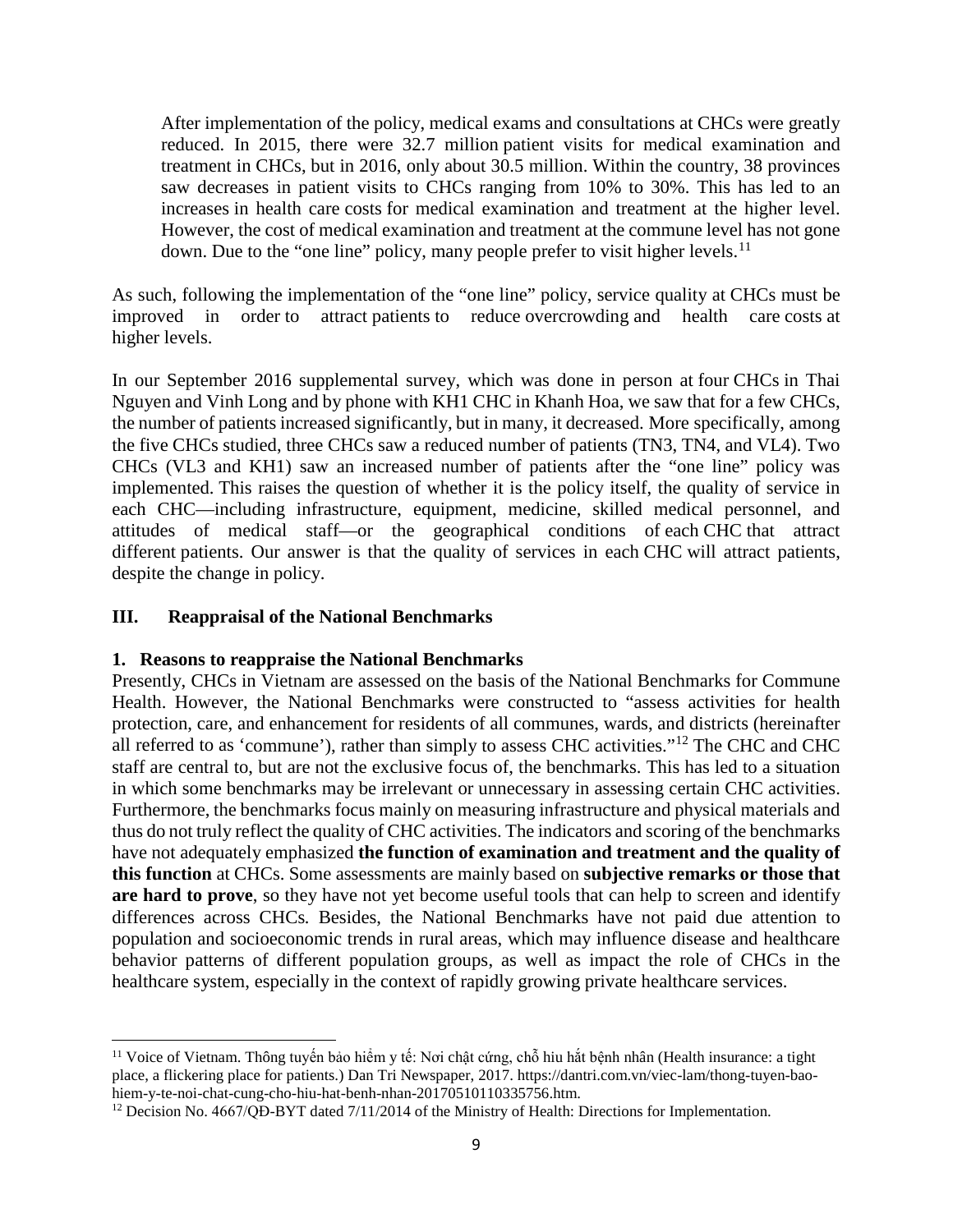In the meantime, our case study shows that despite being ranked the same under the National Benchmarks, CHCs varied greatly in quality. While many CHCs had few patients, others were dynamic and attracted numerous patients, including those beyond their own communes. Yet, thus far, high performing CHCs' successes have not been acknowledged and assessed as a possible model for expansion. Furthermore, trends in rural socioeconomic change should also be considered in building benchmarks to assess the adaptability of CHCs to new conditions. Trends in aging populations and rural-urban migration can increase the rate of elderly people in rural areas, because the elderly have less mobility than young people to migrate to urban areas. CHCs should prepare for suitable health protection, care, and improvement for aging populations in rural communities. Economic development trends and rapidly growing private healthcare services have not only created more choices for residents with decent income, but have also made the poor, ethnic minority populations, and other vulnerable populations more dependent on CHCs and government support.

Recognizing the need to enhance examination and treatment quality at CHCs and other healthcare providers, the Ministry of Health issued Decision No. 4276/QĐ-BYT on October 14, 2015 approving the National Action Program to Enhance the Management of Exam and Treatment Quality until 2025. Some important contents of this Decision include: (a) Building the Benchmarks for exam and treatment quality at CHCs and general clinics, (b) Designing policies to incentivize quality improvement of healthcare providers and staff, and (c) Building a quality management system and integrating quality management into activities of healthcare providers. This has also created the objective need to reassess, adjust, and supplement some indicators in the National Benchmarks for commune health.

In addition, the health insurance policy that went into effect on January 1, 2016, pursuant to the 2014 Law Amending and Supplementing the Law on Health Insurance, stipulates that the insured has the right to be examined and treated at the CHC, polyclinic, or district hospital in their home province. In the past, generally the insured was limited to going to only to the CHC where they reside and must be referred to the next level of care, or were allowed to be registered and seek care first at the district level, but would not get full health insurance benefits for seeking care at the CHC. Increased portability of health insurance significantly reduced the number of people who visited CHCs and increased the usage of higher-level health facilities. To stem this and the higher costs for the state health insurance agency, it is necessary to increase the quality of medical examination and treatment at CHCs.

Recently, the Ministry of Health<sup>[13](#page-11-0)</sup> and the People's Committee of Ho Chi Minh City,  $14$  in conjunction with the Viet Anh Health Joint Stock Company, decided to permit Ward 11 CHC in District 3 to provide health services for people based on the family doctor model from May 19, 2017 onward, while still maintaining regular CHC functions. The CHC is equipped with necessary equipment and staffed with a team of doctors and consultants, receives technical support from major hospitals, and operates in a way that is convenient for patients. The public-private model of

 $\overline{\phantom{a}}$ 

<span id="page-11-0"></span><sup>&</sup>lt;sup>13</sup> According to Decision No. 1568/QD-BYT dated 27/4/2017 of the Ministry of Health approving the plan for expanding and developing the family doctor's clinic in Vietnam for the period 2016-2020. Within this decision, CHCs are authorized to operate based on the principles of family medicine.

<span id="page-11-1"></span><sup>&</sup>lt;sup>14</sup> According to Decision No. 186 /OD-UBND dated 17/4/2014 approving the development plan of health sector in Ho Chi Minh City up to 2020 with a vision to 2025.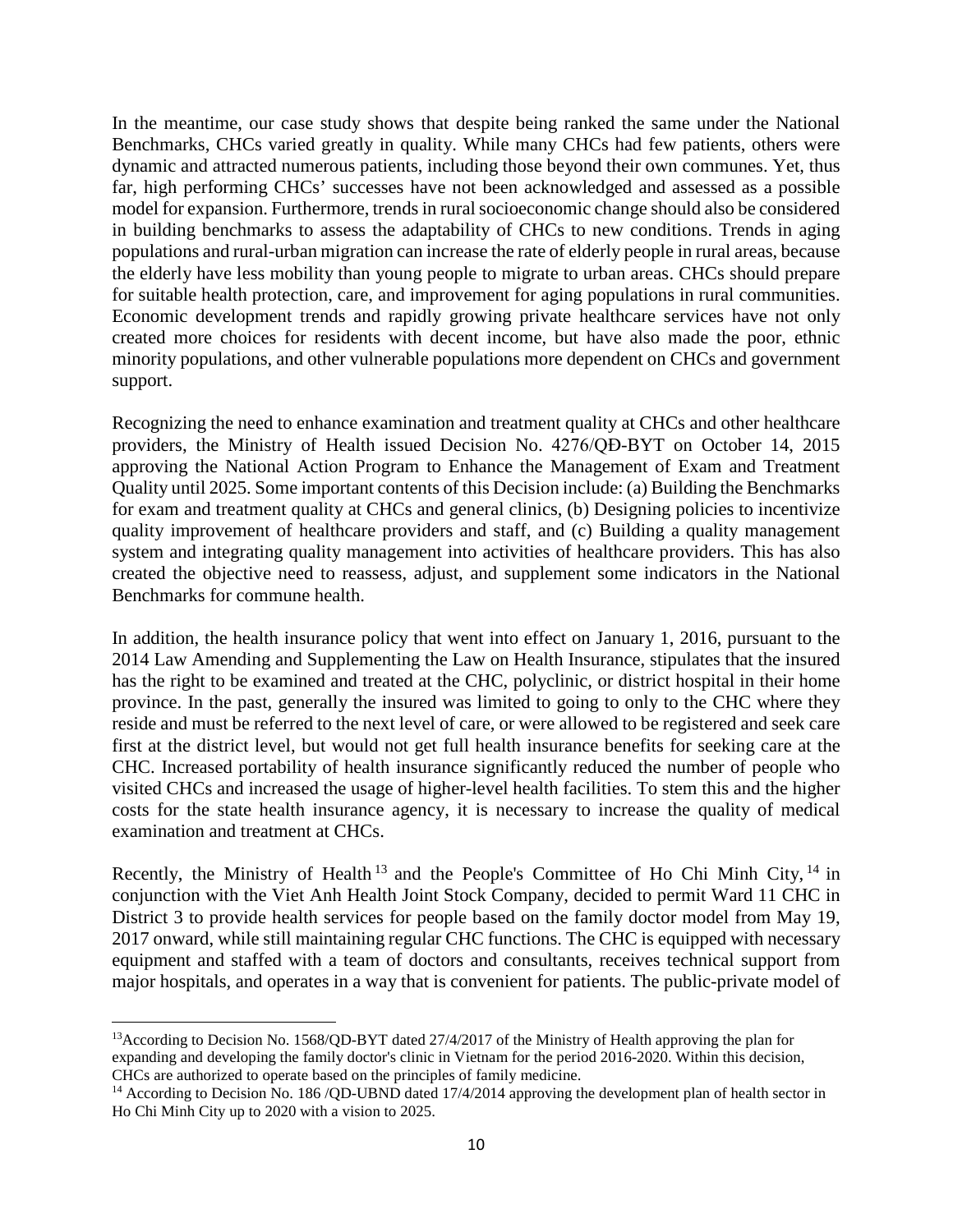service at the CHC has attracted many clients, including health insurance clients, because clients receive quality services without having to travel long distances and wait for a long time.<sup>[15](#page-12-0)</sup> This model is being piloted prior to scaling it up to the whole city and in the future, to the whole country. This demonstrates that improving the quality of healthcare at the CHC is very important.

# **2. Some limitations of the National Benchmarks for CHC activities**

#### **Some benchmarks are not suitable or are unnecessary in assessing CHC activities**

The National Benchmarks for commune health activities consist of 10 benchmarks<sup>[16](#page-12-1)</sup> with 46 indicators, and a total of 100 points. Because the purpose of the benchmarks is to assess all activities for health protection, care, and enhancement for people in the whole commune, there are some benchmarks that go beyond the scope of CHC activities. These benchmarks depend on many other factors and most are beyond the control of the CHC, such as indicator 22 (Benchmark 5) on residents' participation rate in health insurance in the commune, indicator 24 (Benchmark 6) on the proportion of households in the commune using hygienic water, and indicator 25 (Benchmark 6) on the proportion of households in the commune using hygienic toilets.

Despite being directly related to CHCs, some other benchmarks mainly depend on local state management offices at commune and district levels. In these cases, the CHC is a "beneficiary" and the CHC head is only responsible for implementing state policies at the CHC. These benchmarks, for example, include indicator 6 (Benchmark 2) on full implementation of Government policies for CHC staff, village health workers, and other medical staff; and indicator 21 (Benchmark 5) on the provision of sufficient and timely funding for regular expenses to CHCs and on CHCs conducting financial management as required.

#### **The structure and scoring of the benchmarks are not yet appropriate to CHC functions**

The CHC has eight major functions and responsibilities, as specified in the National Benchmarks for commune health.<sup>[17](#page-12-2)</sup> However, the benchmark structure and scoring are not suitable to the importance of these functions. Within the 10 benchmarks, CHC activities are the main focus in benchmarks 6, 7, and 8, but the total points for them is 44 out of 100 total benchmark points:

- Indicator 29 on medical examination and treatment function at CHCs (5 points)
- Indicators 23 and 28 on disease prevention and control (7 points)
- Indicators 29 and 33 on exam and treatment and hospital referral (6 points)
- Targets 34 to 40 on mother and child care (13 points)

 $\overline{\phantom{a}}$ 

<span id="page-12-0"></span><sup>&</sup>lt;sup>15</sup> Thanh Son. Trạm y tế đạt chuẩn, người dân hưởng lợi (The CHC meets standards, the people enjoy the benefits.) Saigon Giai Phong Online, 23 May 2017. http://www.sggp.org.vn/tram-y-te-dat-chuan-nguoi-dan-huong-loi-446277.html.

<span id="page-12-1"></span><sup>&</sup>lt;sup>16</sup> The ten National Benchmarks include: Benchmark 1: Direct, manage healthcare activities; Benchmark 2 : Healthcare human resources; Benchmark 3: CHC infrastructure; Benchmark 4: Equipment, medicine, and other facilities; Benchmark 5: Planning-Finance; Benchmark 6: Preventive Medicine, prevention, and control of HIV/AIDS, environment hygiene and food safety; Benchmark 7: Exam and treatment, rehabilitation and traditional medicine; Benchmark 8: Maternal and child healthcare; Benchmark 9: Population-Family planning; and Benchmark 10: Communication-health education.

<span id="page-12-2"></span><sup>&</sup>lt;sup>17</sup> CHC functions and responsibilities were adjusted into nine contents in Circular No. 33/2015/TT-BYT dated 27/10/2015 of the Minister of Health, but the functions remain basically the same.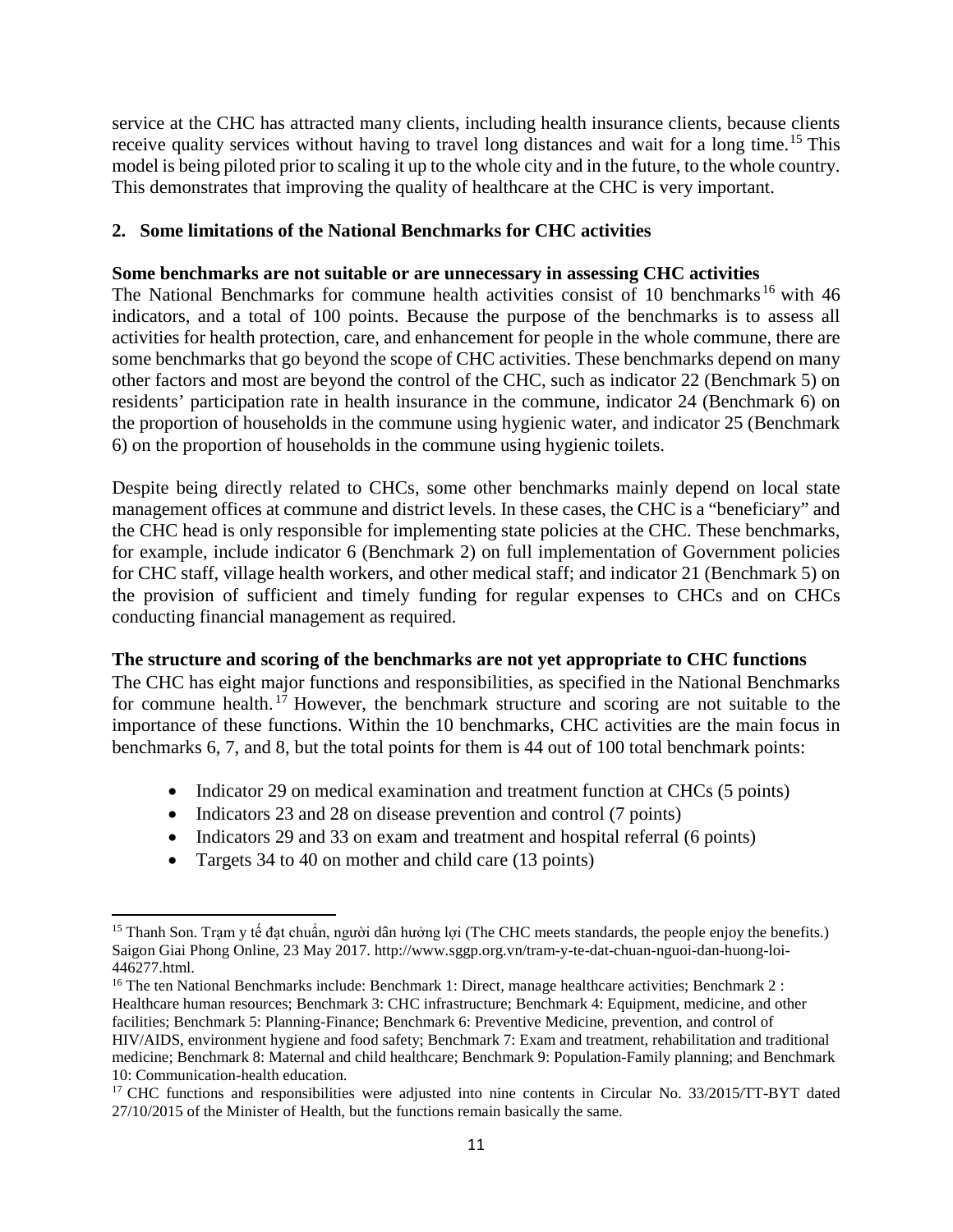CHC examination and treatment activities can score a maximum of five points, even though the CHC has the function of conducting  $1,091$  technical services (6.3% of a total of  $17,217$ ).<sup>[18](#page-13-0)</sup> Maternal and child health services utilize almost all CHC resources, especially human resources, but total only 26 points. The scoring does not adequately reflect the importance of these activities, and thus fails to encourage CHCs to improve examination and treatment quality and to thereby attract more clients.

On the other hand, more weight is given to benchmark 3 on essential infrastructure (11 points) and benchmark 4 on equipment and medicine (9 points), and since most CHCs have achieved or will soon achieve them, the building and equipment indicators lose their significance as a measure. They include:

- Indicator 8 on CHC land and construction size that meets local residents' needs for healthcare
- Indicator 9 on CHC construction according to criteria in CHC design and construction, and on a sufficient number of rooms with adequate size to fulfill designated functions and responsibilities
- Indicator 10 on the CHC main building graded to be at least level IV
- Indicator 18 on a CHC bookshelf with at least 15 sets of professional books<sup>[19](#page-13-1)</sup>

Findings from our case study showed that nine out of the 12 studied CHCs were newly built in the last five years and they fully met National Benchmarks on infrastructure. Only three CHCs were not newly built and their main buildings were of lower quality with fewer rooms, but this had little impact on CHC activities because the working capacity in most CHCs was low. Likewise, equipment for CHCs was widely supplemented in recent years, and this was planned to happen in all CHCs in the near future. Of the 12 studied CHCs, all 12 CHCs were equipped with dental chairs, 11 with a traditional medicine tool set, 10 with electrocardiogram (ECG) machines, and six with ultrasound machines. Medical equipment for village medical workers was also fully provided, as stipulated. All CHCs had sufficient record books and statistics forms as required; sufficient, timely, and precise reports on statistics; and charts and updated statistics on present situations. Although we cannot exclude the necessity of physical facilities in maintaining CHC activities, the points for these benchmarks should be reduced to make them more comparable to other benchmarks, especially the one about exam and treatment, which totals only five points.

#### **Some measures are not yet specific, are subjective, and are hard to measure**

Some measures are overly general or they do not focus on assessing quality, which indicates the National Benchmarks' failure to assess the quality of CHC activities. For example, examination and treatment is a crucial function of CHCs but it is only briefly mentioned, framed as a general percentage of technical services that are permitted in Indicator  $29^{20}$  $29^{20}$  $29^{20}$  (Benchmark 7): "CHC has the capacity to conduct ≥70% technical services as indicated in designated functions and

<span id="page-13-0"></span> $\overline{a}$ <sup>18</sup> Specified in the list of technical services for different healthcare levels, issued with Decision No. 23/2005/QĐ-BYT dated 30/8/2005 of the Minister of Health.

<span id="page-13-1"></span><sup>&</sup>lt;sup>19</sup>Presently, it was not difficult to have 15 professional books and any CHC could have this, not to mention of availability of Internet making it possible for CHCs to access abundant update professional materials.

<span id="page-13-2"></span><sup>&</sup>lt;sup>20</sup> Refer to Decision No. 23/2005/OĐ-BYT on the list of technical services for CHCs which includes 1,091 out of 17,217 technical services.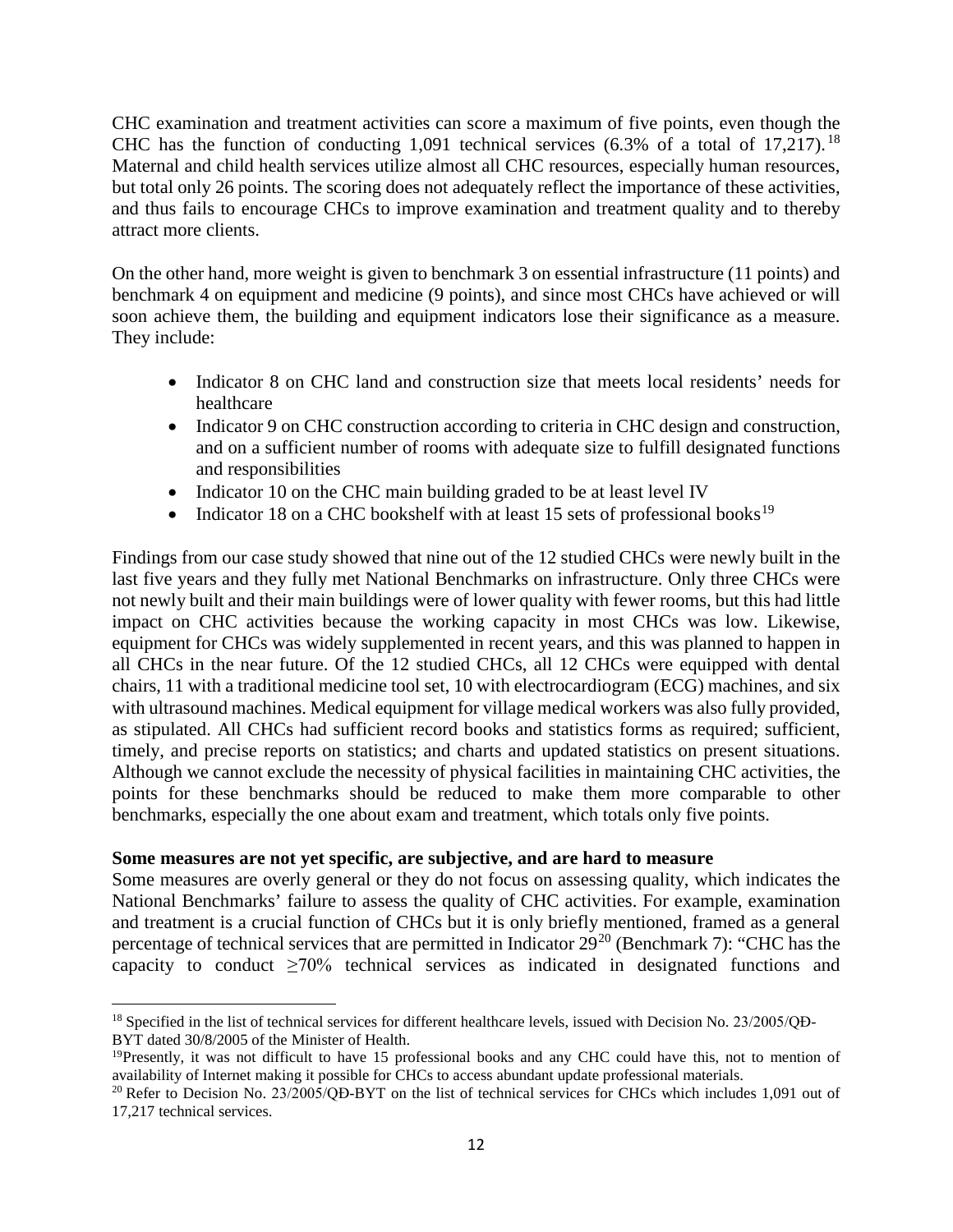responsibilities; ensuring the implementation of common first aid and emergency activities as required by Ministry of Health regulations." Similarly, it is very difficult to assess and categorize CHCs based on general measures in many other indicators, such as Indicators 26, 13, and 14:

- Indicator 26 (Benchmark 6) on good implementation of food safety activities and timely control of food poisoning cases happening in the commune
- Indicator 13 (Benchmark 4) on having sufficient equipment to successfully carry out designated responsibilities and on having medical staff capable of using provided medical equipment
- Indicator 14 (Benchmark 4) on having sufficient medicine for treatment, anti-shock medicine and common medicine for first aids, and having medicine management conducted as stipulated

In reality, the quantity and quality of services provided by CHCs vary and they cannot be assessed and categorized by these general measures. The lack of specific measures can result in an assessment that is based on subjective remarks and can be influenced by local desires to be acknowledged as having achieved the National Benchmarks.

Our case study findings showed that medicine inventories were different among CHCs in the provinces. Many responses from local resident interviews indicated a lack of medicine at varying degrees in most CHCs, especially by the end of each month. However, this was difficult to clearly ascertain at the CHCs. It was even harder to precisely assess CHC participation and responsibility levels in activities related to food safety and food poisoning.

Our research also showed that there was no current accurate data about health insurance in the communes because people obtain their health insurance from many different sources, and neither the CHC nor the commune authorities had these figures. CHCs only knew the number of residents with health insurance registered for primary examination and treatment at the CHC, whereas many residents received health insurance from their offices or social organizations, and thus did not register for examination and treatment at local CHCs. Additionally, some residents had more than one health insurance registration. Health insurance data collected by different sources often overlapped, yet on the whole, are insufficient because data was not available from all sources. Some CHCs even produced faked health insurance statistics to achieve National Benchmarks. In a work meeting between the Director of the District Healthcare Center and CHC heads, with the participation of our research team, the director said that in many other places, CHCs achieved National Benchmarks because they had false health insurance statistics. Therefore he directed CHC heads to do the same to achieve this indicator (Indicator 22, Benchmark 5).

Self-reporting and incomplete and inaccurate record-keeping also mark another shortcoming of the benchmarks: the statistics upon which scoring is done are sometimes false. We had heard that many CHCs manufactured false figures to achieve some yearly targets in the National Benchmarks. Within the Study, we gained direct information from the surveyed CHC healthcare staff that their figures were higher than the actual number of patient visits. Observations by the research team during one week at each CHC showed that in some CHCs, only a few patients came daily, especially in mountainous areas (i.e. KH4 CHC) as well as in midlands and plains (i.e. TN1 CHC), or they mainly came for hospital referral (i.e. TN3 CHC).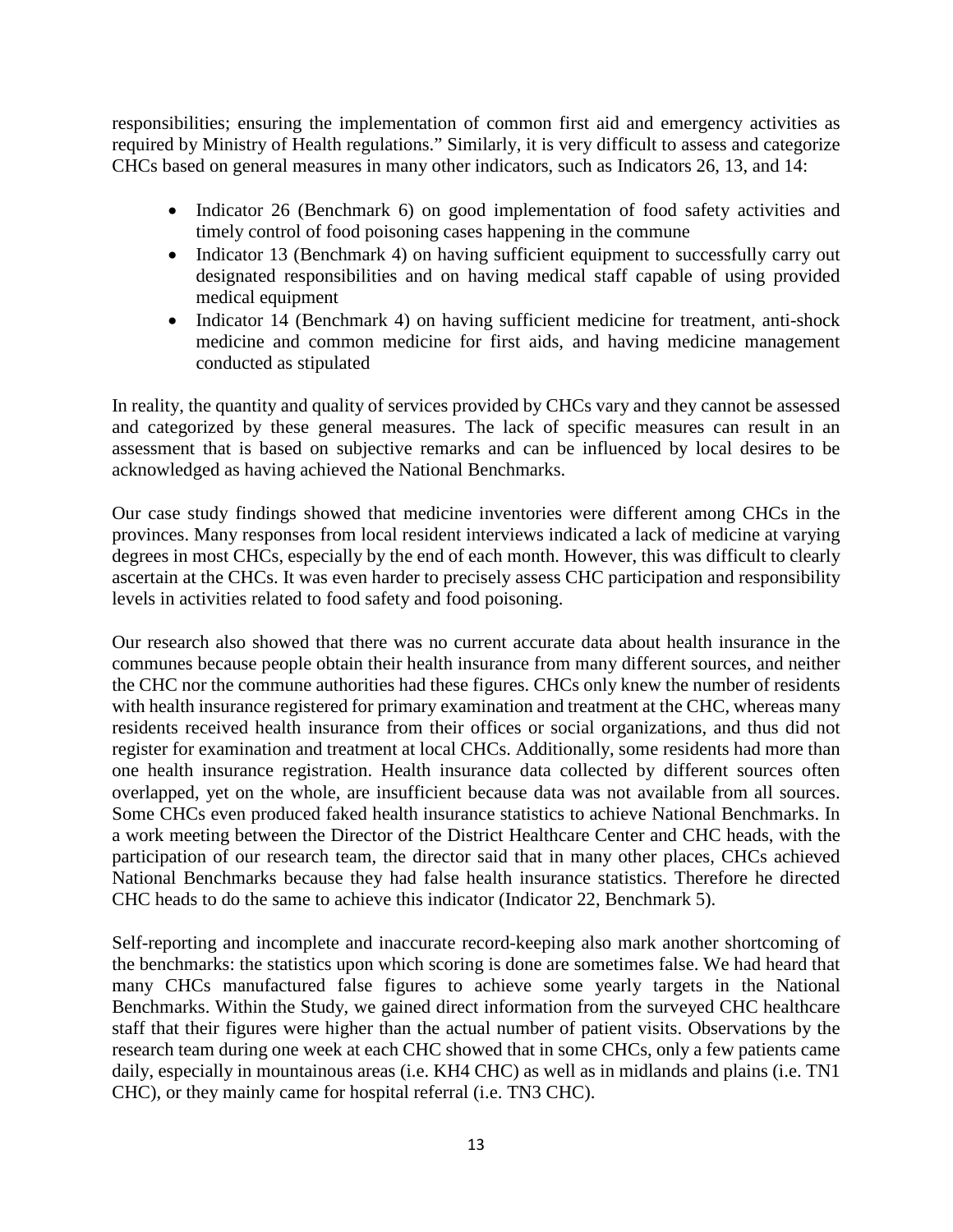*In the period 2011-2020, having the basic is appropriate. In the next stage, [the National Benchmarks] should be more detailed and must go deeper in terms of quality as well as the subsequent need to reduce the portion, judged on the basis of the material, and it should increase the points for quality, because later we will need to increase the professional quality and the quality of service, in order to assess CHCs in the next stage."*

- Director, District Health Center, Thai Nguyen (June 2016 Interview)

Based on the best practices within high performing CHCs and the shortcomings of the existing National Benchmarks, we have developed additional indicators and conceptualize three different models for organizing, equipping, and staffing the CHC to better achieve quality in providing preventive and clinical medical services.

# **IV. Three models for the effective commune health center**

During the 2015 Policy Roundtable that SSRC and VASS organized to discuss the results and policy implications from the Study, participants were asked the question: "Is it necessary to diversify the CHC model to suit the local situation and the needs of local residents?" Many participants answered in the affirmative, in support of flexibility and a diversified model. We now discuss the criteria and indicators for assessing different CHC models, based on three zones or regions. The criteria for classifying the three zones are different than those used in the National Benchmarks, because we also consider the residents' living standards and availability of alternative providers.

Characteristics of the CHCs in each Zone:

# **CHCs in Zone 1:**

- − Delta
- − Near the hospital or medical center
- − Residents are relatively well off
- − Many private service establishments
- − Convenient transportation

# **CHCs in Zone 2:**

− Same as for Zone 1, but 10 km from the hospital or medical center

# **CHCs in Zone 3:**

- − Highlands, mountainous
- − Ethnic minority groups
- − Residents are relatively poor
- − Few private health services
- − Inconvenient transportation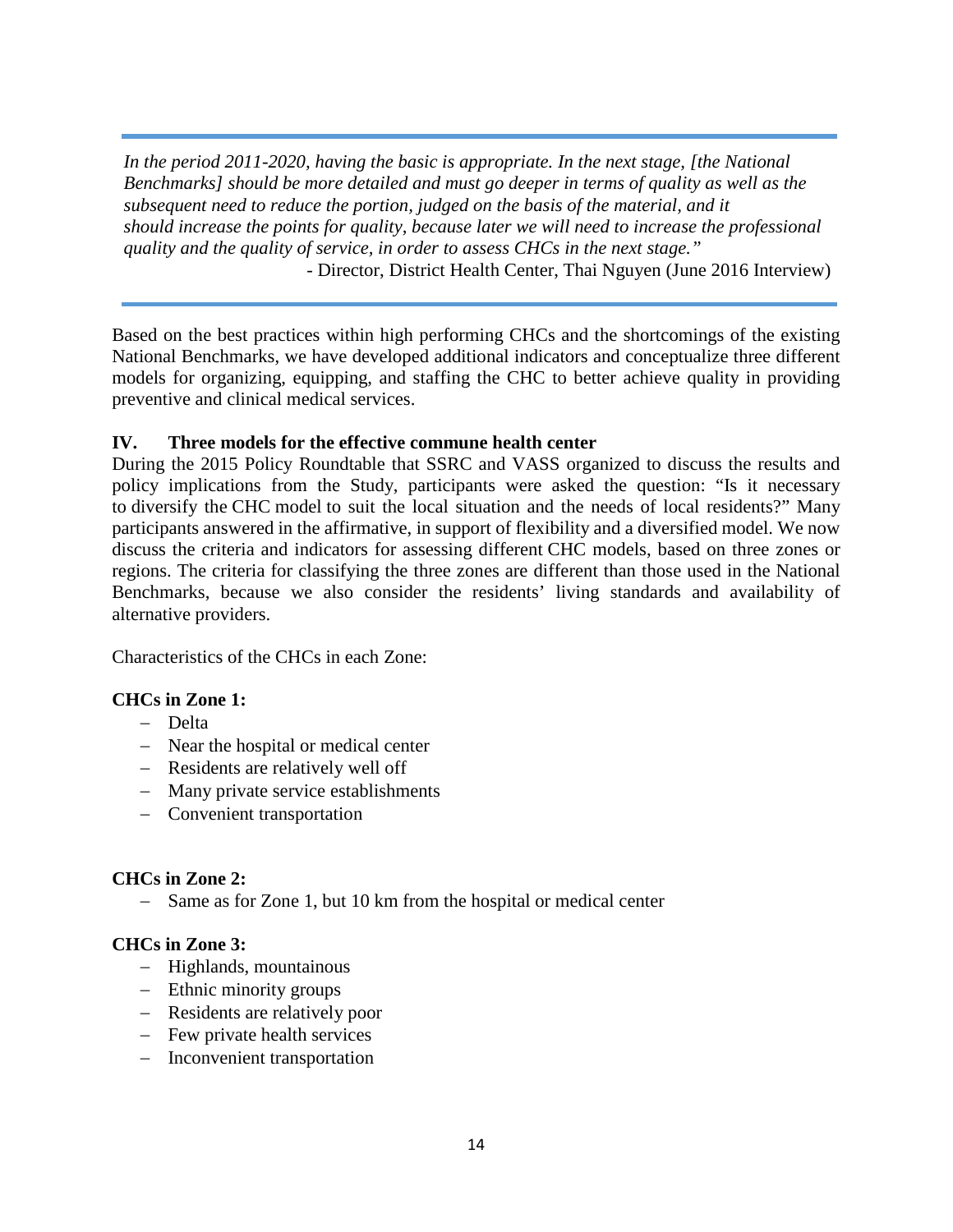We have developed an assessment tool for CHCs with 28 indicators, which is attached as Appendix 1. The indicators are grouped into ten categories or dimensions: infrastructure, equipment, technical training, drugs, human resources, leadership, organizational structures, staff attitude and behavior, focus on older people, the poor, and ethnic minorities, and quality of care. The scoring for some indicators, especially the ones for equipment (2.2, 2.4, and 2.5) and human resources (5.1, 5.2, and 5.3), will vary, based on the zone in which the CHC is located. The scoring for indicators such as infrastructure, leadership, and staff attitude and behavior will not be dependent on zones, and all CHCs should meet these standards. Each indicator has a total of 10 points. All 10 points are awarded if the CHC meets the indicators and no point is given if the CHC does not meet it. Where the indicator is not applicable, a zero is recorded. For example, for a CHC in Zone 1, where a doctor is not required (indicator 5.2), the CHC will receive a "0." For CHCs in Zones 1 and 2 who do not have ethnic minorities in their population (criterion 5.4), they will receive a score of "0." We will demonstrate how this assessment can be applied by discussing the indicators that are applicable to nearly all CHCs.

# **1. Infrastructure**

# **1.1. Quality of building**

The CHC building and its appearance is one of the most important factors. Surveyed CHC staff stated that having a new building instills confidence and trust among the people in the health facility and the health workers, and it also motivates them. The two-story design in AP-supported CHCs has been adopted by the Ministry of Health (MOH) as being one suitable model. Singlestory buildings, like VL3 CHC, also meet standards if they have a sufficient number of rooms for professional activities.

#### **1.2. Number of rooms**

An effective CHC has a total of at least 14 rooms for the different functions and services required by the MOH. Almost all health care workers were satisfied with this size and said it was appropriate.

#### **1.3. Fresh water**

#### The CHC should have a source of clean water.

#### **1.4. Traditional medicine or herbal garden**

The requirement of a garden or pots with plants and herbs that can be used in traditional medicine is the same as Indicator 30 of the National Benchmarks. CHCs have implemented this well and traditional folk remedies are considered useful. One CHC doctor said, "Nowadays many people are also interested in being treated with traditional medicine. I planted the garden in order to maintain a number of medicines."[21](#page-16-0)

#### **2. Equipment**

l

# **2.1 Essential medical equipment**

Essential equipment for medical examination and treatment and health education and communication, as required by the MOH, should be in all CHCs in all three zones.

<span id="page-16-0"></span><sup>&</sup>lt;sup>21</sup> Interview with CHC head, TN4 CHC, May 9, 2016.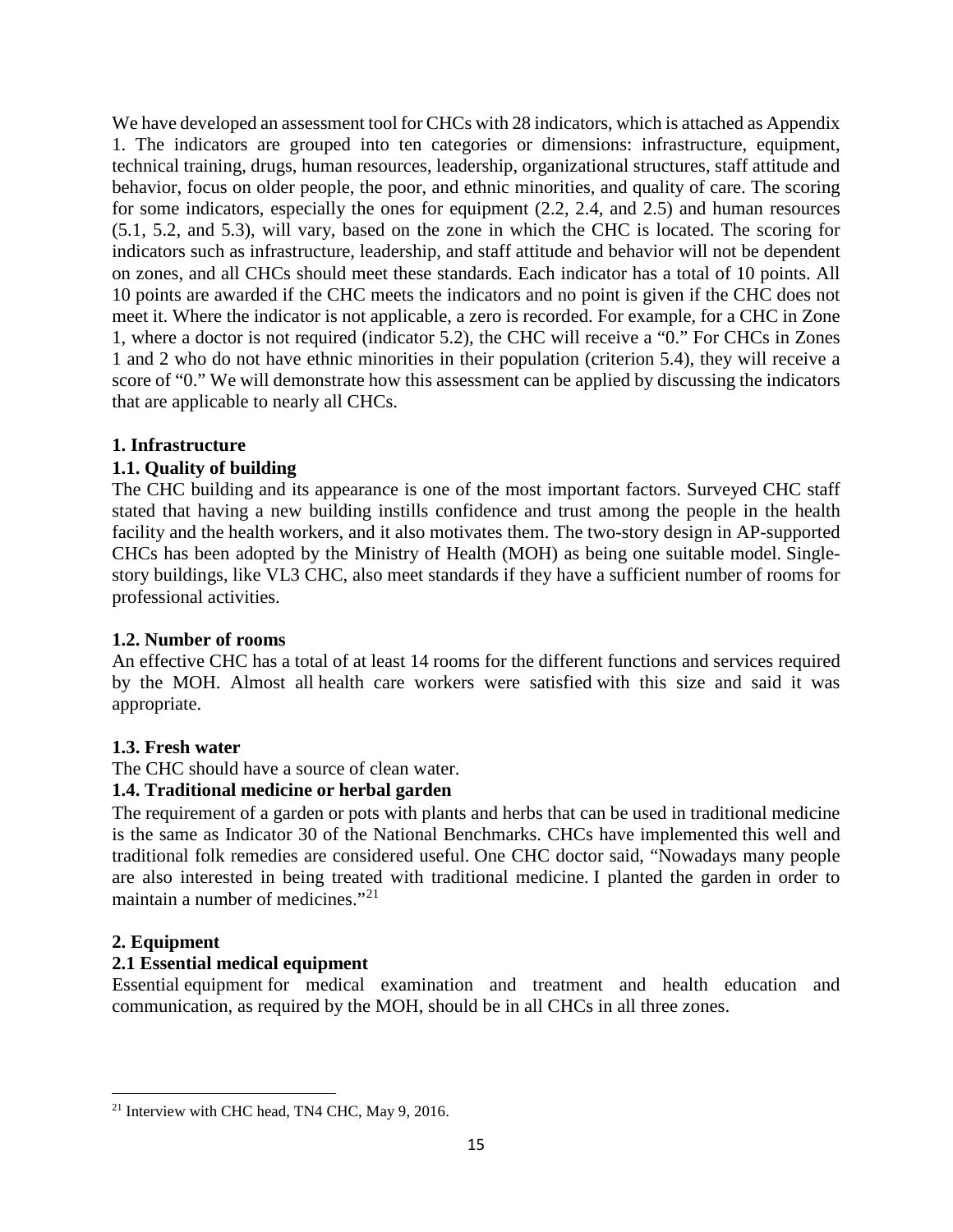# **2.2. Dental equipment**

Many AP-supported CHCs were equipped with dental chairs and instruments, but so far, very few have successfully utilized that equipment. Our research suggests that CHCs currently lack staff with qualifications in dentistry. Therefore, for CHCs to be properly equipped with dental instruments, they need investment in training for staff in dental care, such as performing a tooth extraction or a basic dental treatment. Moreover, not all CHCs need to provide dental care and the provider can be non-CHC staff. Zone 1 is close to the district center, so people can easily use the dental services there. Thus, investments should be in Zones 2 and 3. For example, VL3 CHC is in Zone 2 and has a very successful dental service, provided by a private dentist who has a contract with the CHC and charges patients directly.

# **2.3. Traditional medicine equipment**

The demand for traditional medicine in health care is popular, especially among the elderly and those with chronic diseases who are dissatisfied with the use of western medicine. All CHCs should have equipment to provide traditional medicine treatment. Currently, although all surveyed CHCs were equipped with traditional medicine equipment, few successfully used them, because the CHC staff either lacked traditional medicine expertise (VL1, VL4, TN2, TN1, and TN4) or the CHCs did not have a traditional medicine practitioner (KH1, KH2, KH3, KH4, and TN3).

# **2.4. High-tech equipment**

Although they had specialized or high-tech equipment, such as ultrasound, ECG, and biochemical tests (VL4, VL2, VL1, and TN4), many CHCs did not use them or underutilized them. One health worker said, "In fact the ultrasound at the CHC is ineffective. First there are many outside providers of ultrasound services. The CHC's machine is black and white, and people do not like black and white images. They like 4D or 3D images, so very few asked for an ultrasound exam. It has not attracted many clients."<sup>[22](#page-17-0)</sup> The staff also added that local residents did not trust the skills of doctors at the CHC level performing ultrasounds, because they had only studied how to do so for three months.<sup>[23](#page-17-1)</sup> A few CHCs in Zone 2, however, have successfully utilized ultrasound machines (VL3 and KH1). Thus, equipping CHCs with high-tech equipment has only been successful in CHCs in Zone 2, such as VL3 and KH1, with the conditions to attract patients for diagnostic services.

#### **2.5. Obstetrics and gynecology equipment**

The residents in Zones 1 and 2 do not rely on CHCs for birth delivery services and have a preference for giving birth at a public hospital. Due to the low birth rate in rural areas, the improved economic conditions, and convenience of good roads, expecting women in the surveyed CHCs have chosen higher level health facilities for better services and added security. Thus, it is not advisable to invest in equipment for birth delivery nor in budgeting for such services.

#### **3. Technical training**

# **3.1. Staff are trained sufficiently to use all equipment**

Health workers must also have adequate training to use their equipment. Our survey found that only a few CHCs have been successful in having staff trained to use the dental, traditional medicine, and high-tech equipment. Specifically, traditional medicine equipment, ultrasound,

l

<sup>&</sup>lt;sup>22</sup> Interview with CHC staff, September 2016.

<span id="page-17-1"></span><span id="page-17-0"></span> $23$  Field notes, May 4, 2014.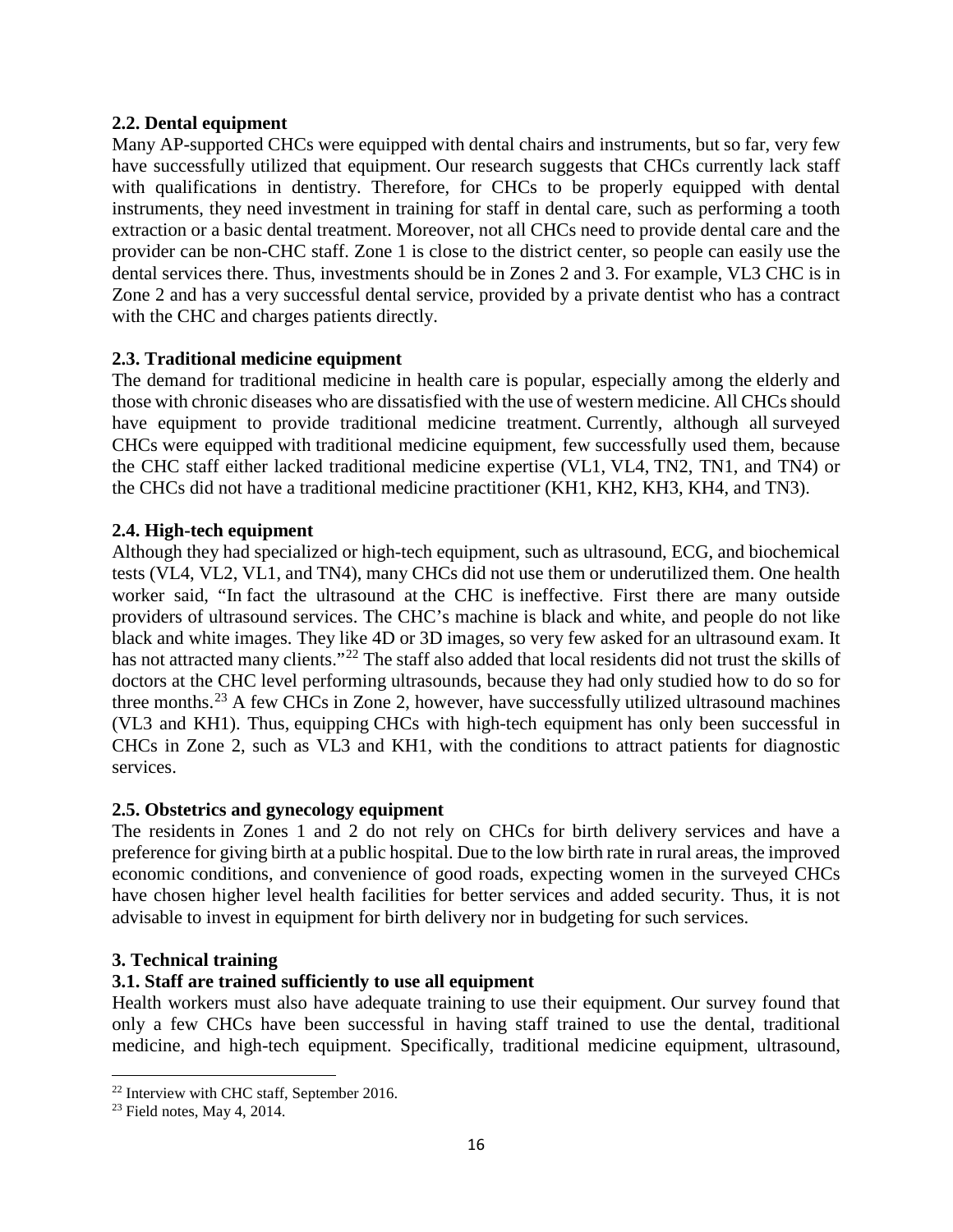ECG machine, and biochemical test machines were provided to CHCs, but they had little success in using them because there were no trained human resources. In KH4 CHC, UNICEF-funded obstetric equipment received in 1986 remained in their packaging, unused. Investments in equipment must be coupled with training. One health worker said, "Once the equipment is in place, every year there needs to be training to learn different aspects." Using herself as an example, she said that she studied how to operate the oxygen machine nearly 20 years ago. If she had not been retrained as part of the AP-funded project, she would have lost all knowledge. Therefore, training needs to be provided on a regular basis, and knowledge needs to be updated.<sup>[24](#page-18-0)</sup>

# **3.2. Staff can competently utilize all equipment**

The quality and frequency of the training must also ensure that staff have the confidence to apply their training to effectively use the equipment. This helps to avoid waste, improve professional skills, and attract more patients. Lack of confidence in the skills of health workers adversely impacts patients' decisions to visit a CHC. In our Study, many households said that they did not go to CHC for this reason. Household ID 131 (TN3 commune) commented, "To tell the truth, I don't have much trust in the CHC. Many times the examination is not accurate so I don't want to go there. They lack equipment and the staff have a low level of qualifications. It is not accurate so I rarely go there for medical exam." Household ID 137 (TN2 commune) stated, "The skill level of the doctor is not high and the medical staff at the facility is not good. Now, there is only a private ultrasound machine at the house of the head of the CHC. If you are seriously ill, you have to go to them for private treatment." A private medical provider also commented, "Professional qualifications have changed much and require new knowledge, but many staff are old and have limitations, and their knowledge does not meet the needs of patients. Many times there are many patients who come and need their assistance, but the level of their expertise is not enough to advise the patients."<sup>[25](#page-18-1)</sup>

#### **4. Drugs**

#### **4.1. Essential drugs for the CHCs are always available**

The quality and quantity of drugs at a CHC also affects the number of patients who go to the CHC. Many of the surveyed CHCs were stocked with a few drugs. The case study group observed TN1 CHC for seven days and recorded the following:

In looking at the drugs that patients receive, there is nothing out of the ordinary. Sometimes we joke with each other that we can be a doctor (in the sense that the medical examinations and medicines are so simple). Most of the respondents who answered the exit survey were satisfied. However, when we asked more closely, many people said that they were satisfied with the attitude of the staff and not with the drugs at the CHC being available and good. They said that it takes a long time to feel better from taking the medicine at the CHC. The drugs given to adults and children were for common diseases like headache, sore throat, cough … and the medicine they receive is usually Tatanol and two Fabamox 500 pills, if available for vestibular disorders or blood pressure related illnesses. For children's common diseases are fever, cough, sore throat, inflammation of the tonsils ... the drugs

l <sup>24</sup> Interview with CHC staff, September 2016.

<span id="page-18-1"></span><span id="page-18-0"></span><sup>&</sup>lt;sup>25</sup> Interview with CHC staff, September 2016.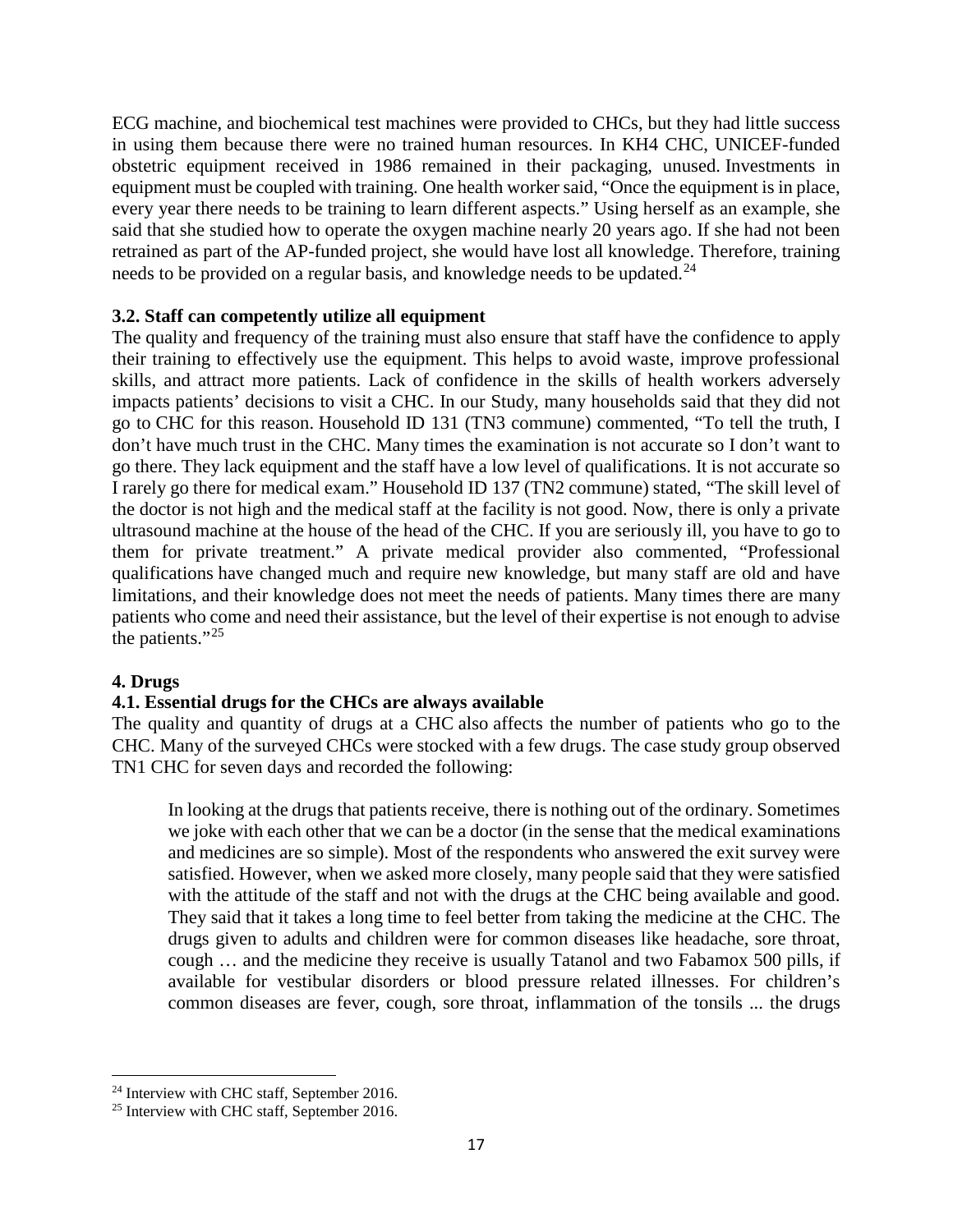usually received is 10 packets of Cefakid<sup>[26](#page-19-0)</sup> and one box (10 packs) of Mexcold<sup>[27](#page-19-1)</sup> (Paracetamol  $150$  mg).<sup>[28](#page-19-2)</sup>

Household ID 232 (TN1 commune) said, "People with children under age six who use health insurance all had the same complaint about medicine, because any time they go to ask for medicine, they get 10 pills of antibiotics and 10 pills of fever-reducing meds. Other than that, there is nothing else. Whether you have a serious or light illness, it is the same."

All CHCs within a province have a list of essential drugs for the commune level that is released by the province, which is relatively similar and includes about 400 drug items. Upon observation, we see that every CHC received a different amount of drugs, even among CHCs in the same district. The types and quantity of medicine at the CHCs also vary from province to province. Our findings indicate that the differences are due to four main reasons. First, one MOH regulation authorizes some drugs to be dispensed only when the CHC has a doctor. Second, the supply is made available through the district hospital drug procurement process. One staff member said, "What we have is based on what the hospital was able to procure and give to us. In general we do not get 100% of drugs listed as essential meds. We send up our requisition for medicine that we need, but we have to accept that some meds will not be provided."<sup>[29](#page-19-3)</sup> Third, how proactive the CHC is in obtaining and selling medicine from other sources, including from self-funded supplies. Fourth, the type and quality of the examination and treatment are unequal across CHCs, which leads to a lack of drugs for CHCs. For example, when interviewing VL3 CHC staff, staff stated that they did not have the medicine they needed because it was not utilized by any other CHC, and their hospital would not bid for the drug for just one CHC.

#### **4.2. Drugs to be prescribed by CHC doctors are available**

Due to the shortage of drugs at the CHC, the doctor's prescriptions are very limited. Many CHCs have had a doctor for many years, but the doctor has not been able to prescribe certain drugs because they are not available, despite being on the list of authorized drugs for CHCs. Addressing the shortage of medication is necessary in order to increase the number of patients. Several CHC staff interviews stated that because of limited medicine covered by health insurance, the CHC function is perfunctory (*cam chung*). One KH1 CHC staff member said, "The health insurance agency does not want the CHC to do so much medical examination and treatment and expend so much, so many CHCs don't like to work, don't like to provide medical examination and treatment covered by health insurance." [30](#page-19-4) The head of VL3 CHC said, "The health insurance agency does not tightly limit the drugs, but if there are many patients, the health insurance agency does not like this."

 $\overline{a}$ 

<span id="page-19-0"></span> $26$  This drug is used to treat respiratory tract infections, such as acute and chronic bronchitis and super coagulant bronchiectasis and nasopharyngeal infections, such as otitis media, mastoiditis, sinusitis, tonsillitis, and sore throat.

<span id="page-19-1"></span> $27$  This drug is used to relieve headache, tooth ache, muscle aches, menstrual pain, rheumatic fever, and fever.

<span id="page-19-2"></span><sup>&</sup>lt;sup>28</sup> Observation of patient visit, case study team member, June 19, 2013.

<span id="page-19-3"></span><sup>29</sup> Interview with CHC staff, September 2016.

<span id="page-19-4"></span><sup>&</sup>lt;sup>30</sup> Field notes of researcher NTN, August 27, 2013.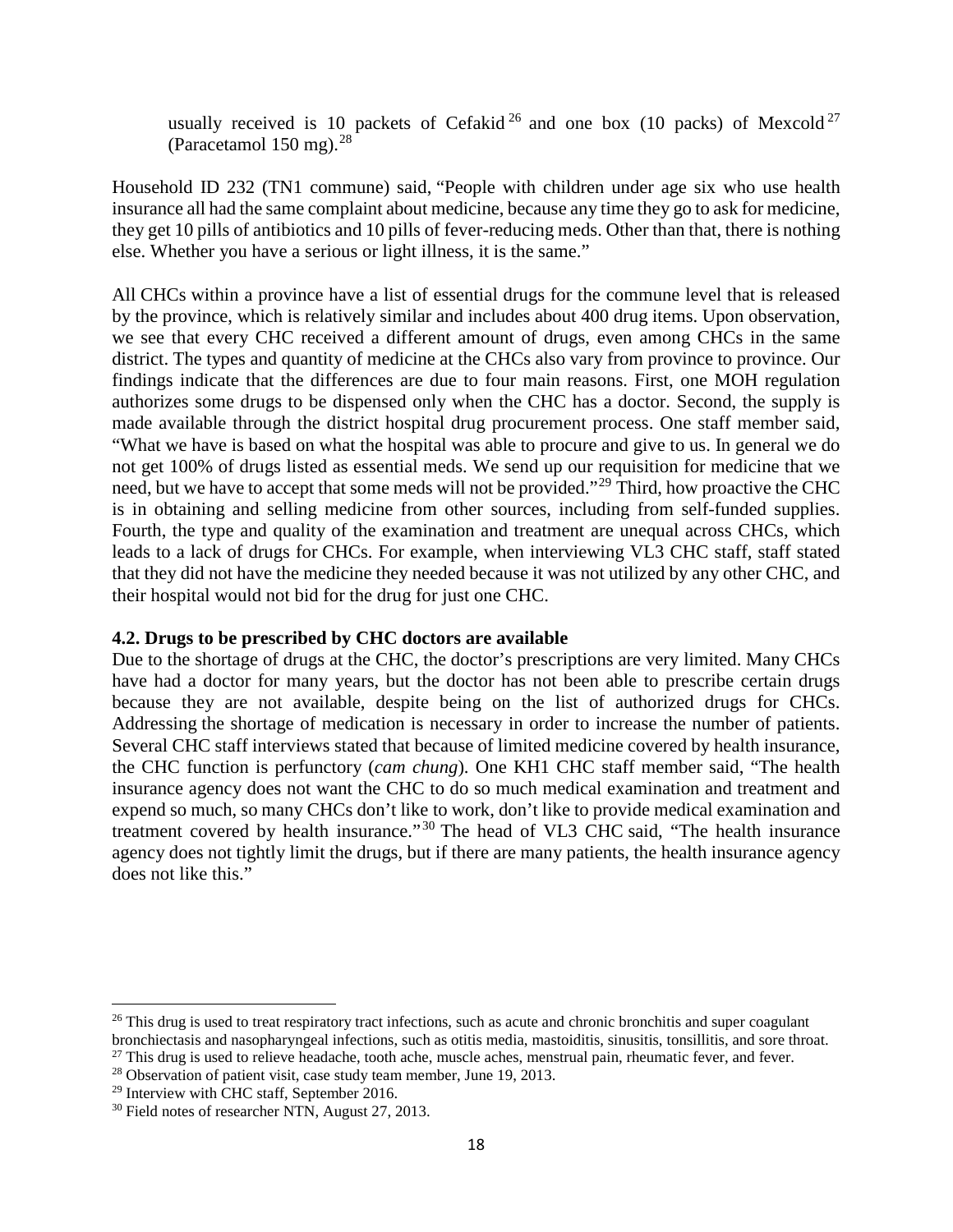#### **5. Human resources**

## **5.1. Having a sufficient number of CHC staff**

The National Benchmarks require a sufficient number of employees with professional titles for the work of the CHC that is approved by competent authorities. The number of staff is based on the local population and typography (towns, plains, and mountains). Our indicators distribute human resources by zone, with less staff in towns due to near non-usage of CHCs for clinical and birth delivery services.

For CHCs in Zone 1, it is not necessary for them to have a doctor because the residents mainly choose private services and upper level hospitals, especially district hospitals. A central-level government official at the November 2015 Policy Roundtable acknowledged that CHCs in the town (*thi tran*) lie in their reporting on patient visits because people in towns do not visit the CHCs for medical examination and treatment.

The CHCs in Zones 1 and 2 do not need to provide birth delivery services, and should not receive investment in human resources and equipment nor use operational funds to provide birth delivery services. Due to current low birth rates in rural areas, considerable economic improvements, and more accessible roads, people tend to seek better services at hospitals. Therefore, CHCs near and in towns have only performed disease prevention and other public health functions. Because fewer people come for medical examination and treatment, the human resources need is less than in the other two zones. In contrast, CHCs in Zone 3 are in great need of doctors with OB/GYN qualifications and the birth rate among ethnic minorities remains high. Knowledge of reproductive health among ethnic minority people is limited and, for them, access to higher level health services is inconvenient and expensive. The staff that would have otherwise been allocated to CHCs in Zone 1, especially doctors and physician's assistants in obstetrics, could be redirected to CHCs in other zones that are short of doctors. To attract them to work and stay long-term in more rural and remote CHCs in Zone 3, preferential policies should be applied, such as increased allowances and assistance and high quality training.

#### **5.2. Having at least one permanent doctor**

One of the standards in the National Benchmarks is that any CHC must have a doctor working on a regular basis, which can mean working at least two half-days per week based on a fixed schedule. Our assessment tool requires doctors to be distributed based on zones. For the reasons discussed in Section 5.1, CHCs in Zone 1 do not need a doctor. Most CHCs in Zones 2 and 3 need a doctor working on a regular basis. Currently, the CHCs in Zone 1 have a sufficient number of doctors but few patients, while the CHCs in Zone 3 lack doctors and should be prioritized in getting them.

In reality, it is difficult to get doctors to stay long-term in Zone 3. Specifically, due to their location in a mountainous district, KH3 and KH4 have suffered from a serious shortage of doctors for many years. Although there is extra remuneration for doctors in this area, it is still inadequate. Part of the problem is that the doctor shortage is widespread. Another reason is that even if doctors go to mountainous areas and can earn higher income through providing after-hours private healthcare services,  $31$  they tend to leave after a short duration because there is little opportunity for

<span id="page-20-0"></span>l <sup>31</sup> Doctors in poor areas often only have their salary because the residents are poorer and cannot pay for private services or because most are poor or near poor and qualified for health insurance, so they do not use private services. The salary at a CHC for a college graduate is 1.8 to 2.4 million VND per month (less than 100 USD), which is very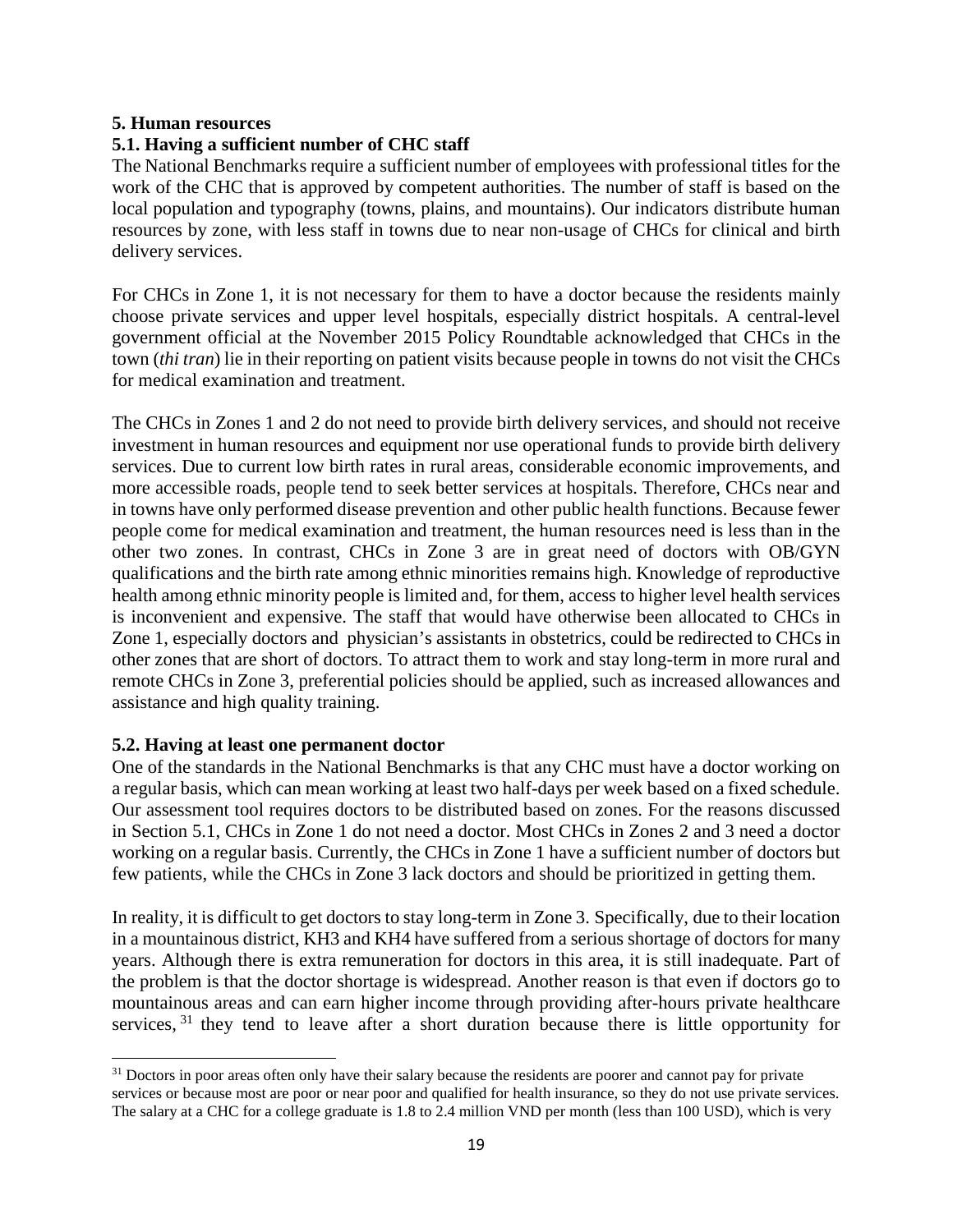advancement or professional development. In addition, although there are many policies to train physicians on site in these areas, when the training is complete, doctors may quit their job and find work in the delta.<sup>[32](#page-21-0)</sup> The mountainous district also made an effort to recruit ethnic minority children to attend a doctor training program, but failed due to limited capacity among the children and a lack of funding to meet the actual needs of the sector.<sup>[33](#page-21-1)</sup> Providing training on the job is also difficult, because with already so few doctors working, they cannot be absent for long duration for training. Securing a permanent doctor is a vicious circle that the district health center cannot escape. More supportive policies are required to meet the demand for human resources and capacity building in CHCs.

#### **5.3. Staff are trained regularly**

l

Regular training to improve skills and update professional knowledge is necessary for all three zones. Particularly in Zone 3, CHCs need to develop a long-term plan for training highquality human resources at the provincial level and for spending the necessary resources for this priority area.

#### **5.4. Staff understand and communicate in minority languages**

In Zone 3, there are many ethnic minority groups, especially in the mountains. They usually have little understanding of the Vietnamese language, so they encounter some difficulties when seeking medical examination and treatment. It is therefore necessary to have ethnic minority health staff or health workers who can communicate in ethnic minority languages. The study results showed a significant difference between the more successful KH4 CHC and the less successful KH3 CHC.

low compared to the general cost of living. In the KH 3 and KH4 communes, the majority of the population are ethnic minorities, have health insurance, and receive care at almost no charge. At the time of the Study, the supplemental pay for working is this area on average about 100,000 VND/month. They pay for being on duty at night was 15,000 VND/day per person at the district level and 10,000 VND/day at the commune level. The surgery allowance is only 10,000 VND per shift. Recently, there have been more realistic policy changes. On October 29, 2015, the Ministry of Health and Ministry of Finance issued Joint Circular No. 37/2015/TTLT-BYT-BTC regulating uniform health insurance service prices among hospitals of the same rank in the whole country. Accordingly, CHCs are entitled to the rates of hospital services of class IV. Price includes direct and special allowance made from 01/3/2016 and the price includes direct costs, special allowances, and wages made from 01/7/2016. With the above calculation, the price of health care services and the price of technical and laboratory services have increased significantly, including services that can be provided at CHCs. For example, the price of medical examination for hospital class IV is 7,000 VND/visit from 01/3/2016 and 29,000 VND/visit from 01/7/2016, compared to 4,000 VND/visit at the time of the Study. The ultrasound price is 30,000 VND/visit from 01/3/2016 and 49,000 VND/visit from 01/7/2016, compared to 20,000 VND/visit previously collected by CHCs. On the one hand, these new regulations will enable health facilities, including the CHC, to work better and improve health workers' income. On the other hand, they will increase health insurance premiums and increase the burden for those who buy health insurance without partial or total subsidies.

<span id="page-21-1"></span><span id="page-21-0"></span> $32$  Doctors can easily apply for jobs in the delta area because hospitals in the delta are currently in serious shortage of doctors. Leaving a job is also simple and there is no binding mechanism. The cost of training for doctors is low (about 40 million VND or less than \$2000 USD/doctor). Doctors are willing to reimburse this cost in order to be free to work elsewhere for higher income. Interview with Deputy Director of the Khanh Son District Hospital. <sup>33</sup> In 2009, the provincial People's Committee contracted with Hue Medical University to recruit students from areas which lack doctors and pharmacists. The number of candidates for this training was eight for physicians and two for pharmacists, of which 50% were ethnic minorities. The aim was to assign the graduates to the CHCs in the district in order to reach 100% of CHCs with doctors in the year. Although there are no official statistics on how many students have left school, only 3-4 students remain in the program. The ethnic minority students have dropped out, since they could not keep up with their studies and there was no money for living expenses. Inteview with Deputy Director of the Khanh Son District Hospital.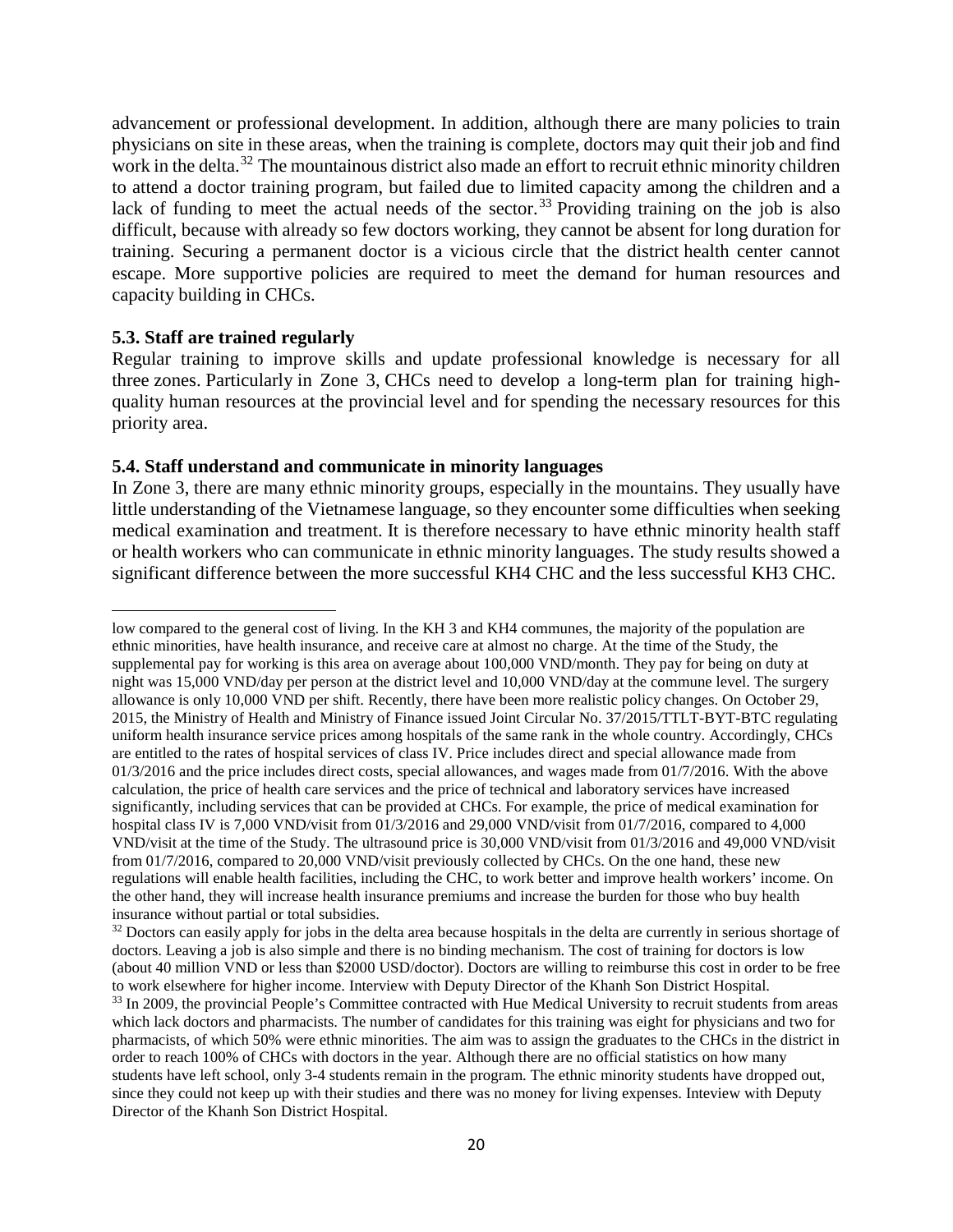KH3 CHC has a few non-ethnic minority health staff who know ethnic minority languages. KH3 CHC has both health workers who are ethnic Vietnamese who know ethnic minority languages and ethnic minority health workers, and it is more successful relative to CHCs without ethnic minority health workers or with only health workers who can speak ethnic minority languages.

*They need to provide assistance for training and coaching, providing them expertise and processes to implement, as well as upgraded equipment. Thus, the grassroots treatment facility helps reduce costs and avoid overload at the upper level. People always*  want to go to a specialist or to higher level because more and more they will get better service, *but that it will be more expensive, costly to themselves and costly both their budget, from which it will give rise to inequality.*

- Director of Center for Diabetes Mellitus, Thai Nguyen (June 2016 Interview)

# **6. Leadership**

#### **6.1. The CHC head is an exemplary leader and is highly respected by staff**

This indicator does not relate to quantity; it is entirely qualitative. To act as a good head of a CHC, there must be a convergence of many factors, such as enthusiasm, dynamism, and the knowledge and ability to create more income for employees. One employee said that a CHC head, "Must be enthusiastic, have the ability to mobilize, to know where to do business to increase the income of staff. The CHC leader without a sense of responsibility ... cannot do anything. But someone who is enthusiastic but does not know how to discharge his responsibility, cannot solve anything either. Now that the age is dynamic, for example, now they can provide meds outside of health insurance, the leader also has to find ways to supplement the basic functions, to increase the health of the patients, and increase salary/benefits of the staff." <sup>[34](#page-22-0)</sup> One senior official said that, "The top down direction is only a part; the rest is the CHC. If you want to build the CHC, want to build the brand, having quality is a matter of survival for them. If after this time people are required to calculate the proceeds, service, and salary, at that time it had a huge impact. Hospital must now serve well. There are clients who come to use the service and they are the ones who pay to raise this hospital. But when the state will not subsidize anymore, there will be changes. There will be competition among CHCs. If the CHC does not improve it will not attract clients; from that you will not get money."<sup>[35](#page-22-1)</sup>

#### **6. 2. Providing paid services collectively at the CHC**

An income-generating service model that includes services not provided by the State nor by health insurance can be deployed successfully for CHCs in Zone 2. Specifically, VL3 CHC already provides employee incentives in the form of additional income from providing on-demand services paid directly by patients to the CHC. The combination of public and private services is essential in order to increase clients. Private services will increase prestige for CHCs and attract more clients. A manager at a district health center said, "CHCs can do some medical services for additional income, but if they do not care about that area, then they would be worried and would

l

<span id="page-22-0"></span><sup>&</sup>lt;sup>34</sup> Interview with CHC staff, September 2016.

<span id="page-22-1"></span><sup>&</sup>lt;sup>35</sup> Interview with Director of District Health Center, Thai Nguyen, June 2016.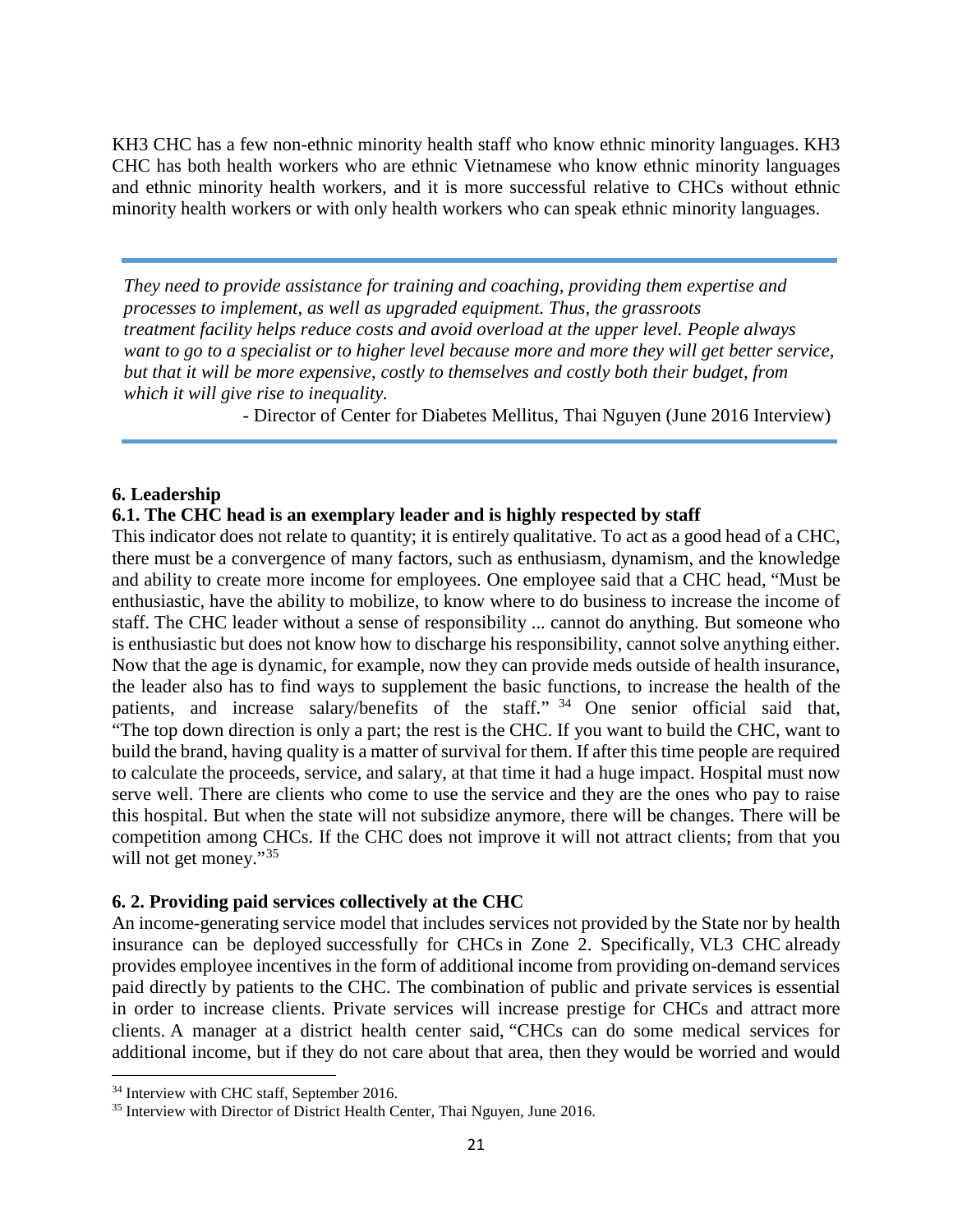not feel reassured. Sometime they sit at the CHC and worry about working outside. But at a CHC that does good work and has ensured that staff are paid enough to live on, the staff don't need to trouble themselves with working outside."[36](#page-23-0)

#### **6.3. Increasing and distributing income fairly among staff**

Generating and dividing income is not an easy task for the head of a CHC. To create a common pool of income for the CHC in the context of health insurance, the CHC head must attract more clients to the CHC by organizing health care activities on the basis of public-private partnership at the CHC. In addition to being a good manager and having a good mind, the head has to find ways to bring in extra income for the staff and pay for the CHC operations.

*I also wish the best doctors can do so to have a job, the second one also has income to raise children with this salary. Tomorrow there will be other demands. I also worry so much, but I have many things to think about. Dividing income and work evenly to the staff is part of the art of management for the head of the CHC. This requires the head of the CHC to be honest, transparent, and not self-serving. The person who decides the financial allocation is the head of the CHC and not a superior.*

- CHC health staff

CHCs could benefit from greater autonomy in deciding how to raise and spend their revenues and to develop additional services and ensure the quality of the services they offer, in order to secure client satisfaction. Currently the CHCs that provide additional services do not report them to higher levels in their monthly reports. VL3 CHC reports a much smaller amount of revenues earned from services beyond those provided as "public" and has the highest revenue from "private or ondemand services" among all the CHCs. Neither the full amount nor actual number of patients are reported to superiors. The research team observed the CHC staff reporting fewer patients than the actual number, and the staff also know that is not the actual number.

#### **7. Organizational structure**

l

#### **7.1. Encouraging public-private models in the CHC**

Partnering public and private services is a model that we believe should be encouraged for all CHCs in all three zones. This model has already been widely applied at higher level hospitals. However, for CHCs, we consider Zone 2 to be the most feasible for implementation. Zone 2 has favorable conditions under which to develop CHCs as a comprehensive grassroots-level health facility that can meet the health care needs of all local people and alleviate the burden on higher level facilities. Out Study shows that the CHC with the highest quality of service, VL3 CHC, has demonstrated that public-private partnership is successful. Therefore, it unreasonable to not promote and allow the model to replicate in areas with similar characteristics. Private-public partnership can garner a number of simultaneous benefits, such as (1) promoting effective use of the investments in facilities, equipment, and human resources at the CHC; (2) improving professional skills and income for health workers, and thereby enhancing staff morale, attitudes, and service quality; (3) better meeting the health care needs of local people and improving the role of the CHC in protecting people's health, especially for the poor, ethnic minorities, and rural

<span id="page-23-0"></span><sup>&</sup>lt;sup>36</sup> Interview with Director of Ninh Hoa City Health Center, Khanh Hoa, October 2011.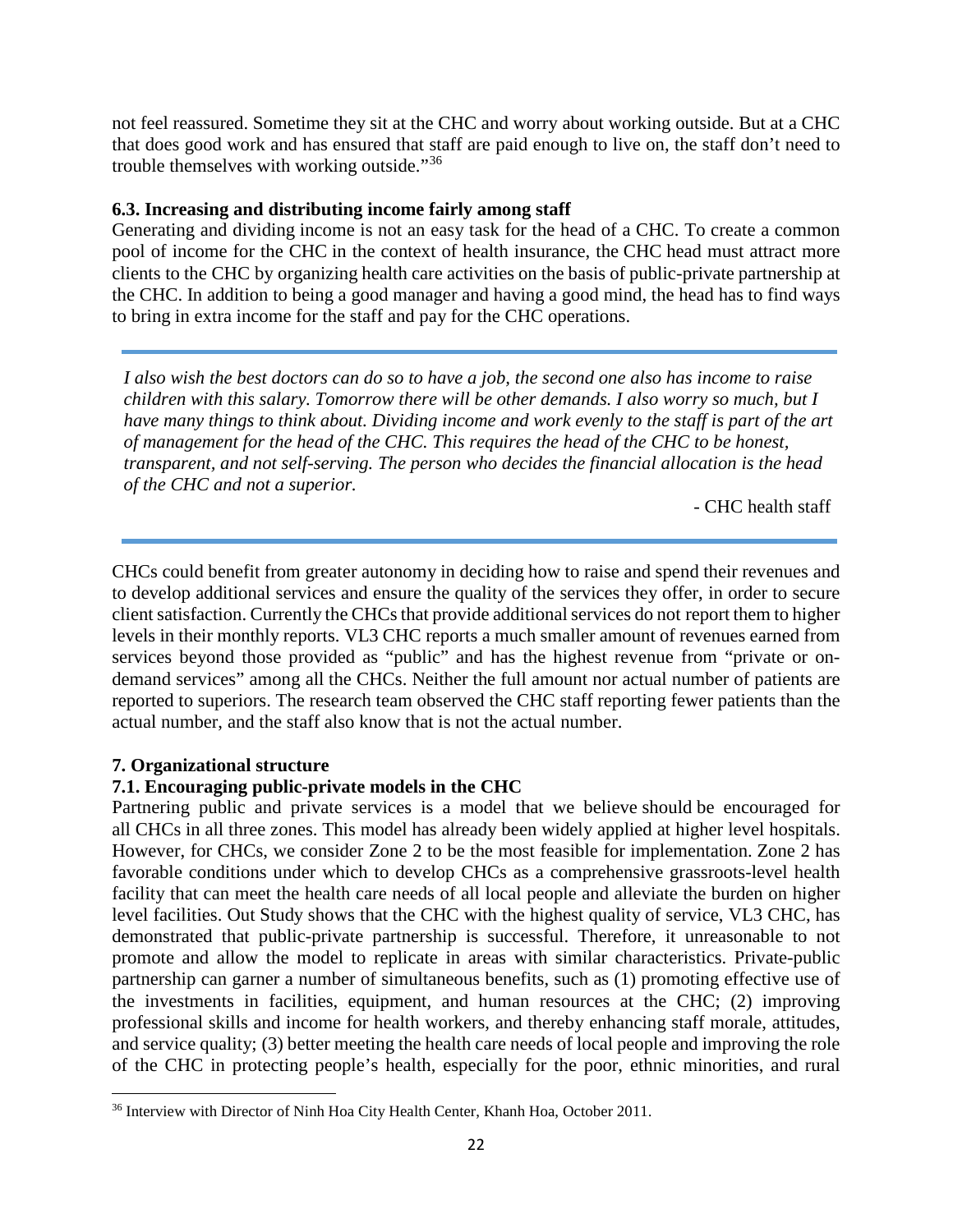elderly; and (4) mobilizing external resources for the CHC and reducing pressure on higher level health facilities. The success has been recognized by some officials, such as the director of a district health center quoted below.

*Public-private partnership is absolutely right, because the current model of the CHC is that the state pays for the medical staff salary, but there are CHCs that attract patients and CHCs that do not attract patients. This depends on the capacity and the organization's operations of the CHC. There are CHCs that have made clear delegation of work and publicly disclose the income of the CHC. Everyone considers the CHC as if it was their home. They work together and enjoy the successes together, and there is a reasonable division.*

- Director, District Health Center, Thai Nguyen, May 2016

In addition, we can learn about this and another model for CHCs being piloted in Ho Chi Minh City. The socialization of Commune and Ward Level CHCs project is the first private polyclinic within a CHC in Vietnam. The Socialization of CHC model provides primary health care, medical examination covered by health insurance, and health checkups, and creates an adjacent level of care that helps relieve strain on the higher levels by promoting the principle of family medicine to train family doctors. The Model of a Satellite Clinic within the CHC project has created favorable conditions for people to access good quality health services at the closest facility, also contributing to a reduction in overburdening at higher level hospitals.

# **7.2. Fulfilling preventive health care function**

All CHCs must fully perform the function of preventive care and preventing disease, through implementing mandated public health programs, such as providing immunization, prevention and control of epidemic, and providing health checkups to beneficiaries entitled to such policies.

# **7.3. Fulfilling primary health care function**

CHCs in Zones 2 and 3 must fully provide first level medical examination and treatment, medical examinations covered by health insurance, and health checkups. As discussed earlier, CHCs in Zone 1 do not need to be publicly supported to carry out the primary health function because they are too close to the district health centers. In our research, the CHC in the town of Mang Thit did not perform medical examination and treatment because it was too close to the district hospital.

#### **8. Staff attitude and behavior**

# **8.1. Working sufficiently eight hours per day and having staff on duty 24 hours per day**

Having staff work on time and for the full number of administrative hours at the CHC is very important. This means maintaining a strict and professional working style. In reality, our research shows that many CHCs have not maintained strict hours, to their patients' dissatisfaction. Household ID 206 (KH4) expressed dissatisfaction with the service attitude of health workers, stating, "The CHC has very few patients but the patients have to wait a long time, sometimes waiting an entire morning without any certainty of being seen. Must wait a long time for the doctor to arrive." Household ID 154 (KH4) said, "I had to wait the entire morning for the person who issued medication to arrive. Is there anyone working at that time? They are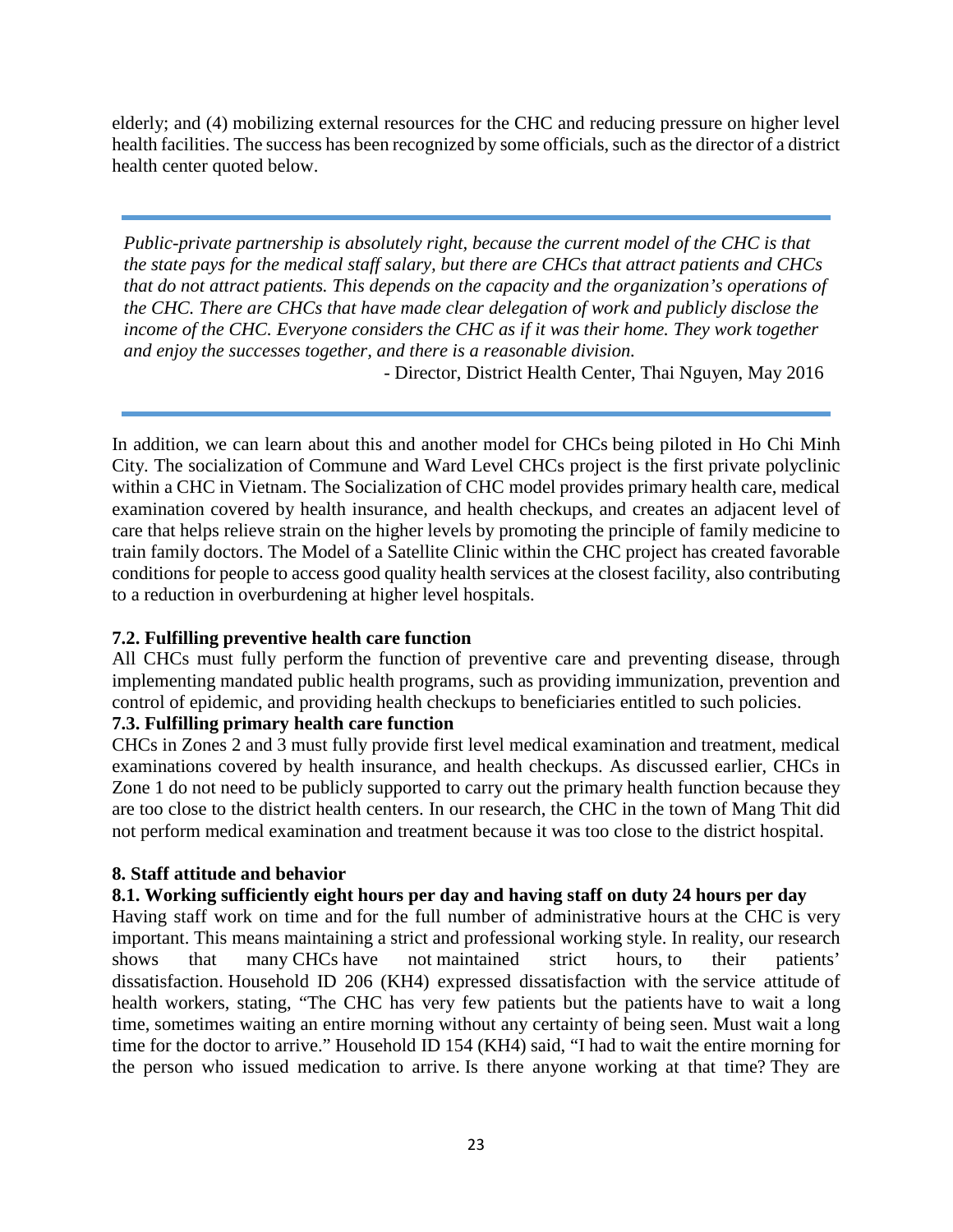supposed to start work at 7:00, 7:30 am, but at that time, I have to wait until 9:00 or 10:00 am. The CHC here is close by, so that helps, but it does not meet my needs."

In addition to working the full administrative hours, requiring off-hours, on-call duty for three types of CHC staff would be adequate to ensure full coverage. Currently, the National Benchmarks only requires one staff member to be on duty, and the staff member must be able to provide medical examination and treatment. This has been a problem for CHCs in Khanh Hoa and Thai Nguyen provinces that have only two staff who can do so and must take turns performing off-duty assignments. Being on duty all night in shifts compromises their availability during the day to carry out medical examination and treatment. One of the CHC health staff stated, "One person at the station is just a form, because in the case of a doctor or physician's assistant, it is not a problem, but when it is a nurse on call, nothing can be handled. For this reason, people rarely come to the CHC in emergency cases outside the normal hours."[37](#page-25-0) Unlike these provinces, Vinh Long CHCs assign on-call duty to three positions—doctor or physician's assistant, nurse, and midwife—and have been successful in doing so.

# **8.2. Treating patients graciously and politely**

*In addition to having professional qualification, everyone requires that there be trust, so must change how patients are greeted, welcomed, respected. [If] they feel welcome and respected they will come.* 

- CHC staff (September 2016 Interview)

How staff treat patients is important. There is much evidence that the number of clients coming to CHCs is reduced due to poor client service attitude. The comments from these two interviews expressed an assessment that is shared by many other households that we surveyed and interviewed. Household ID 292 (TN1) said, "I think that because their economic condition is better [the CHC staff] think they are better than the locals. Sometimes I ask about an illness, or we have to buy drugs, but their attitude is not good. So if you want the truth, our mindset is that we do not like to go the CHC." Household ID 131 (TN1) said, "Every time I go there, she [CHC staff member] is not enthusiastic, so I rarely go. The female staff is not concerned. For example, when I went to buy drugs or for a medical examination, the ladies are sitting at the computer or doing something. They said, 'Wait.' Then there are times when the ladies play badminton or are sitting chatting. Sometimes they just make me sit and wait. It is very time consuming. So I would rather just buy medicine somewhere else because it is faster and then I can get home and go to work."

#### **9. Focus on older people, the poor, and ethnic minorities**

Our research<sup>[38](#page-25-1)</sup> found that older people, ethnic minorities, and the poor are more likely to visit the CHC than younger people, people of Kinh/Hoa ethnicity, and the non-poor. Particular attention should be paid to the elderly and the poor in Zones 2 and 3, and ethnic minority groups in

l

<span id="page-25-0"></span><sup>37</sup> Interview with health worker, TN4 CHC, June 2013.

<span id="page-25-1"></span><sup>38</sup> Le, Sang Thanh and Nguyen, Nhung Thi. (2011). "Impacts of the Atlantic Philanthropies' Interventions on Commune Health Centers in Rural Vietnam: A Comparative Perspective." *Journal of Preventive Medicine.*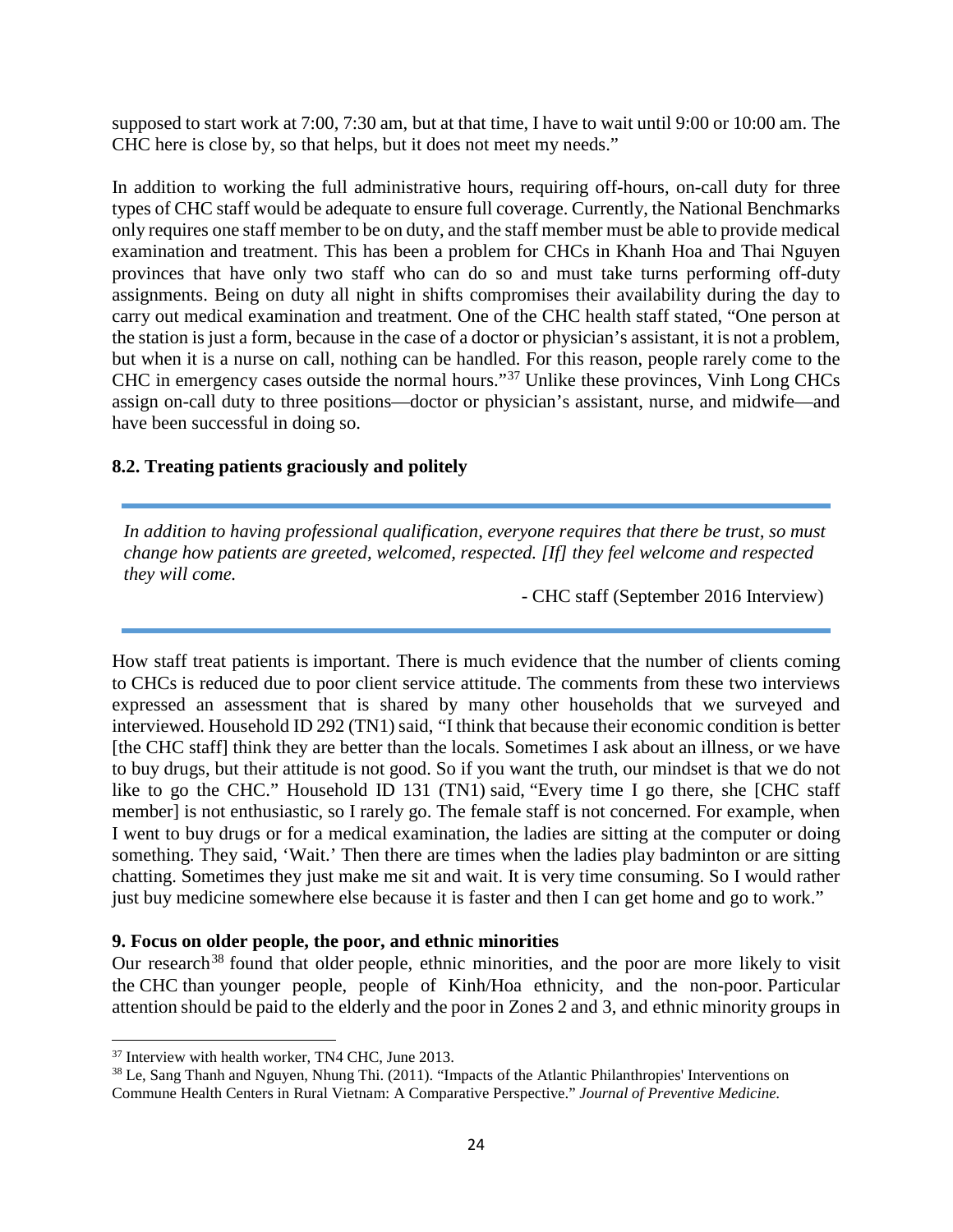Zone 3, because they are the most dependent on CHCs. Our research indicates that for the elderly, when they are sick, having examination and treatment at the health care center nearest their house is a priority in choosing a provider. Presently in Vietnam, households have few children (2-3 children for households in rural areas), and children often work outside of the home or far from home. Thus, they are not in a position to help their elderly parents should they need to go for medical examination and treatment at the district, provincial, or higher level. Therefore, the CHC is the first choice among facilities for health care for the elderly.

In an interview with Household ID 38, two ill members of an elderly couple (husband age 69 and wife age 73), said: "At the start, they said to go to the CHC. We did but the CHC could not treat us so we asked for a referral. If [the health facility] is near the house, the grandchildren can take us. But Hanoi is very far away, and we do not have money and our house is in a state of disrepair …. The children are married and have left only us two—old man and woman. We are poor in not having enough people." For low-income groups, the need for CHCs to provide health insurance services is very necessary, because it will reduce expenses such as travel and accommodation at higher public health facilities. Household 161 (in VL2 commune) said: "I also worked for hire and have little money to buy food and send my children to school. I am so short of funds. What money I have I can use to buy health insurance, but if I buy insurance, I do not have money to send my children to school every day. I also would not have money to buy food every day. I go to the CHC for an exam. Last month I was coughing and had nasal discharge. The CHC staff said I had sinusitis and I took the meds from then until now. I took the medicine for five days and the headache went away." For ethnic minorities living in remote areas, they have fewer conditions to access better health care and there are often no private providers, so it is essential to invest in medical equipment and human resources to meet their needs.

#### **10. Quality of care 10.1. Evaluation by clients**

*We need to see the satisfaction of clients when using services at the CHC, and for this, it is necessary to add the people's evaluation as a benchmark. This will be more objective and we can thereby evaluate the service quality of the CHC. Assessing the services used at the CHC and satisfaction must have direct methods of evaluation, such as household surveys. In addition, there will be a toolkit to manage the numbers, but not too heavy on the quantitative metrics, but we should attach more importance to assessing quality.1* - Director, District Health Center, Thai Nguyen (May 2016 Interview)

Bringing clients' evaluation to the CHC is essential for CHCs in all three zones. The necessity of this benchmark is expressed by the director of one district health center above.

#### **10.2. Supervision by superiors (higher levels)**

Besides the district health center's inspection, the CHCs currently perform peer checks. Based on our observations, the way the different levels and the CHCs carry this out is inappropriate. The upper level simply gives orders and the lower level receives them. CHCs are not creative, proactive, nor productive. One health worker stated, "Frankly now the heads of CHCs attend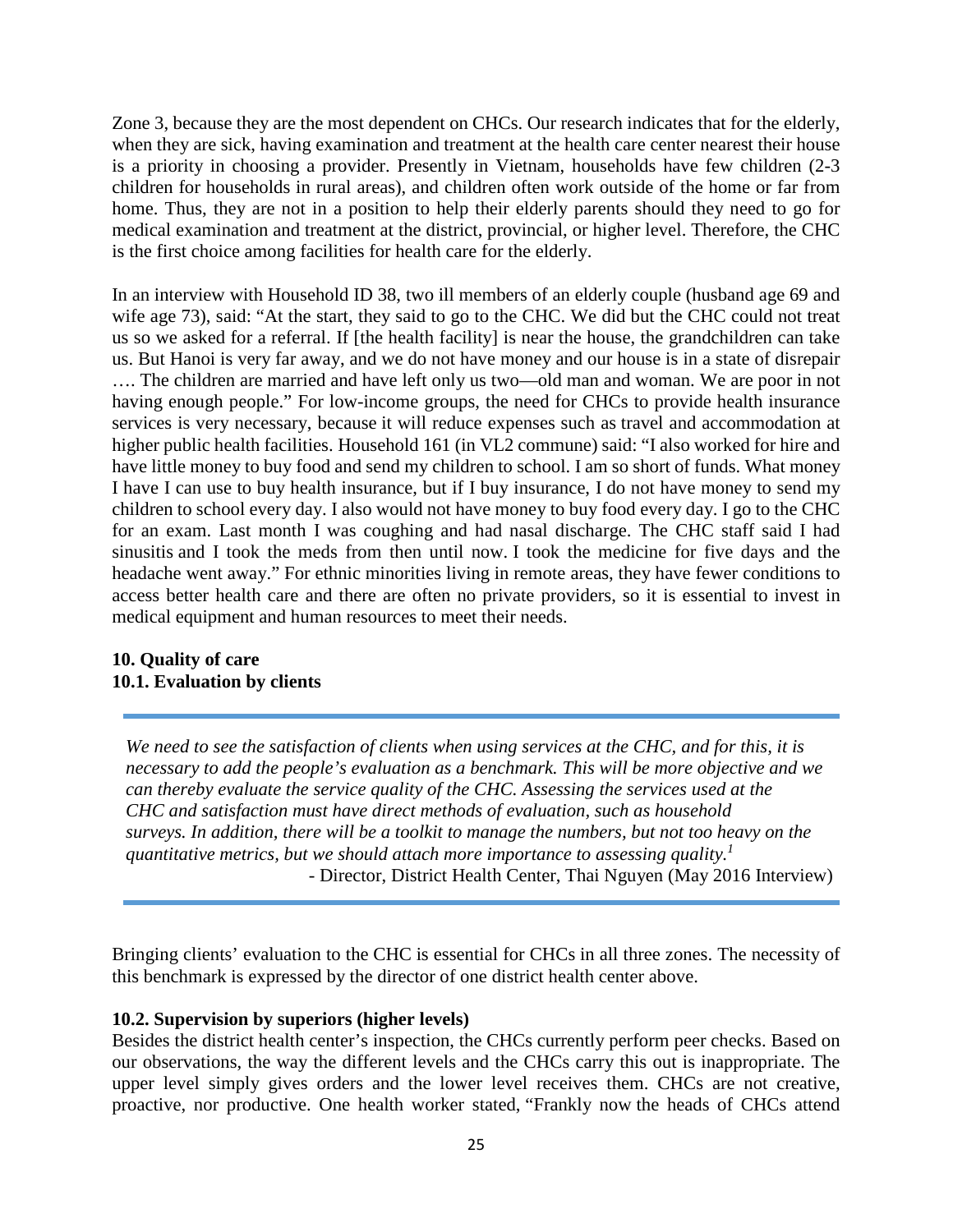meetings and have no ideas. They just know that's all; they only follow targets set and not dare to see any ideas." There is often false reporting of patient number and activities, and staff dare to not report because top-down directives must always be accepted as true. The reason for not reporting real data is that currently the mechanism for accounting the revenues and expenditures at the upper level is complex. All CHCs want to have control over their earnings, but the mechanism for this does not currently exist.

In summary, the effective CHC models bring various benefits to relevant stakeholders. The government can properly allocate limited resources to where they are needed and promote highperforming CHCs. The CHC can effectively use the investments in its building, equipment, and human resources, especially doctors. Using models of public-private partnership, CHCs can attract outside investment through "socialization" where possible. Besides common services for clients with health insurance, the provision of charged services for clients with and without health insurance at CHCs can incentivize workers by offering an increase in income and motivate CHCs and grassroots health to improve service quality. There are some challenges, including a lack of motivation for change, satisfaction with having a public salary for doing minimal work, conservative thoughts, or concerns about the increase of expenses or the neglect of preventive health functions and duties. The lack of CHC leaders with enthusiasm and capacity is another key challenge for change. However, an adjustment of personnel, equipment, and other resources in accordance with the specific requirements of each CHC model should not increase the cost. The government should invest more in remote areas and targeted populations, but public-private partnerships can help to mobilize outside resources for health services at CHCs. Finally, the evaluaton of good practices based on major components and the step-by-step replication of good models will help to reduce risks.